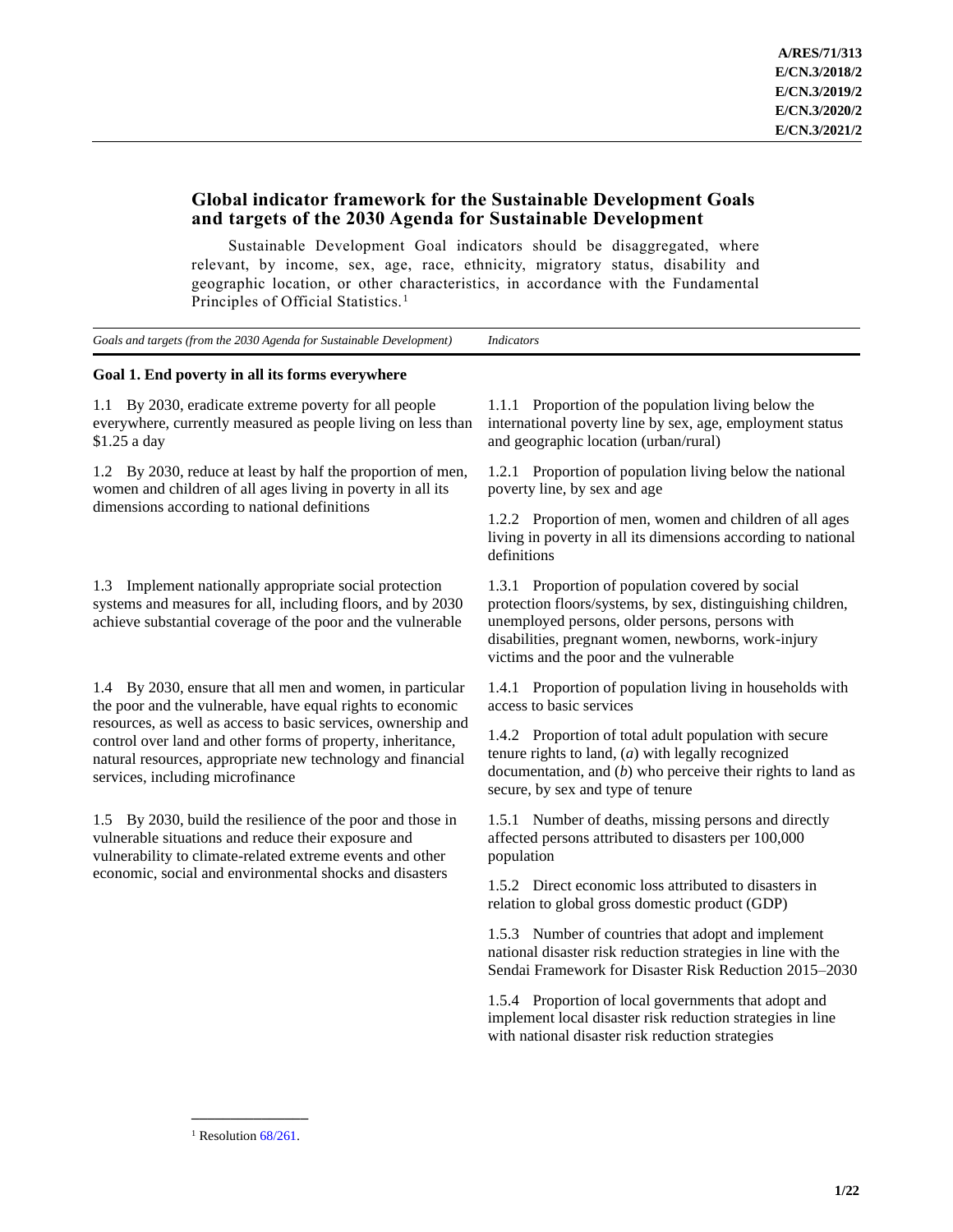1.a Ensure significant mobilization of resources from a variety of sources, including through enhanced development cooperation, in order to provide adequate and predictable means for developing countries, in particular least developed countries, to implement programmes and policies to end poverty in all its dimensions

1.b Create sound policy frameworks at the national, regional and international levels, based on pro-poor and gender-sensitive development strategies, to support accelerated investment in poverty eradication actions

1.a.1 Total official development assistance grants from all donors that focus on poverty reduction as a share of the recipient country's gross national income

1.a.2 Proportion of total government spending on essential services (education, health and social protection)

1.b.1 Pro-poor public social spending

## **Goal 2. End hunger, achieve food security and improved nutrition and promote sustainable agriculture**

2.1 By 2030, end hunger and ensure access by all people, in particular the poor and people in vulnerable situations, including infants, to safe, nutritious and sufficient food all year round

2.2 By 2030, end all forms of malnutrition, including achieving, by 2025, the internationally agreed targets on stunting and wasting in children under 5 years of age, and address the nutritional needs of adolescent girls, pregnant and lactating women and older persons

2.3 By 2030, double the agricultural productivity and incomes of small-scale food producers, in particular women, indigenous peoples, family farmers, pastoralists and fishers, including through secure and equal access to land, other productive resources and inputs, knowledge, financial services, markets and opportunities for value addition and non-farm employment

2.4 By 2030, ensure sustainable food production systems and implement resilient agricultural practices that increase productivity and production, that help maintain ecosystems, that strengthen capacity for adaptation to climate change, extreme weather, drought, flooding and other disasters and that progressively improve land and soil quality

2.5 By 2020, maintain the genetic diversity of seeds, cultivated plants and farmed and domesticated animals and their related wild species, including through soundly

2.1.1 Prevalence of undernourishment

2.1.2 Prevalence of moderate or severe food insecurity in the population, based on the Food Insecurity Experience Scale (FIES)

2.2.1 Prevalence of stunting (height for age <-2 standard deviation from the median of the World Health Organization (WHO) Child Growth Standards) among children under 5 years of age

2.2.2 Prevalence of malnutrition (weight for height  $> +2$ or <-2 standard deviation from the median of the WHO Child Growth Standards) among children under 5 years of age, by type (wasting and overweight)

2.2.3 Prevalence of anaemia in women aged 15 to 49 years, by pregnancy status (percentage)

2.3.1 Volume of production per labour unit by classes of farming/pastoral/forestry enterprise size

2.3.2 Average income of small-scale food producers, by sex and indigenous status

2.4.1 Proportion of agricultural area under productive and sustainable agriculture

2.5.1 Number of (*a*) plant and (*b*) animal genetic resources for food and agriculture secured in either medium- or long-term conservation facilities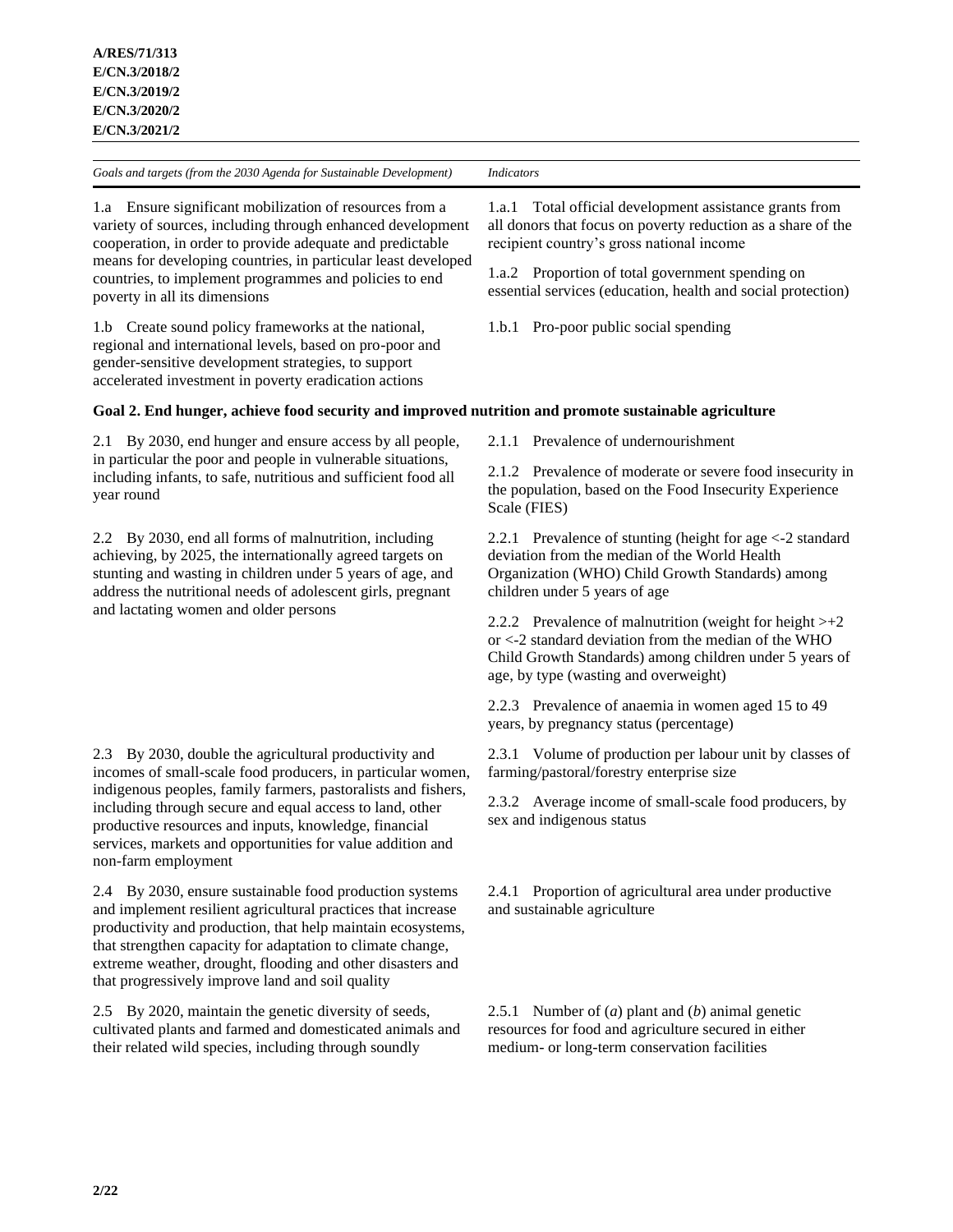managed and diversified seed and plant banks at the national, regional and international levels, and promote access to and fair and equitable sharing of benefits arising from the utilization of genetic resources and associated traditional knowledge, as internationally agreed

2.a Increase investment, including through enhanced international cooperation, in rural infrastructure, agricultural research and extension services, technology development and plant and livestock gene banks in order to enhance agricultural productive capacity in developing countries, in particular least developed countries

2.b Correct and prevent trade restrictions and distortions in world agricultural markets, including through the parallel elimination of all forms of agricultural export subsidies and all export measures with equivalent effect, in accordance with the mandate of the Doha Development Round

2.c Adopt measures to ensure the proper functioning of food commodity markets and their derivatives and facilitate timely access to market information, including on food reserves, in order to help limit extreme food price volatility

# **Goal 3. Ensure healthy lives and promote well-being for all at all ages**

3.1 By 2030, reduce the global maternal mortality ratio to less than 70 per 100,000 live births

3.2 By 2030, end preventable deaths of newborns and children under 5 years of age, with all countries aiming to reduce neonatal mortality to at least as low as 12 per 1,000 live births and under-5 mortality to at least as low as 25 per 1,000 live births

3.3 By 2030, end the epidemics of AIDS, tuberculosis, malaria and neglected tropical diseases and combat hepatitis, water-borne diseases and other communicable diseases

3.4 By 2030, reduce by one third premature mortality from non-communicable diseases through prevention and treatment and promote mental health and well-being

2.5.2 Proportion of local breeds classified as being at risk of extinction

2.a.1 The agriculture orientation index for government expenditures

2.a.2 Total official flows (official development assistance plus other official flows) to the agriculture sector

2.b.1 Agricultural export subsidies

- 2.c.1 Indicator of food price anomalies
- 3.1.1 Maternal mortality ratio

3.1.2 Proportion of births attended by skilled health personnel

- 3.2.1 Under-5 mortality rate
- 3.2.2 Neonatal mortality rate
- 3.3.1 Number of new HIV infections per 1,000 uninfected population, by sex, age and key populations
- 3.3.2 Tuberculosis incidence per 100,000 population
- 3.3.3 Malaria incidence per 1,000 population
- 3.3.4 Hepatitis B incidence per 100,000 population

3.3.5 Number of people requiring interventions against neglected tropical diseases

3.4.1 Mortality rate attributed to cardiovascular disease, cancer, diabetes or chronic respiratory disease

3.4.2 Suicide mortality rate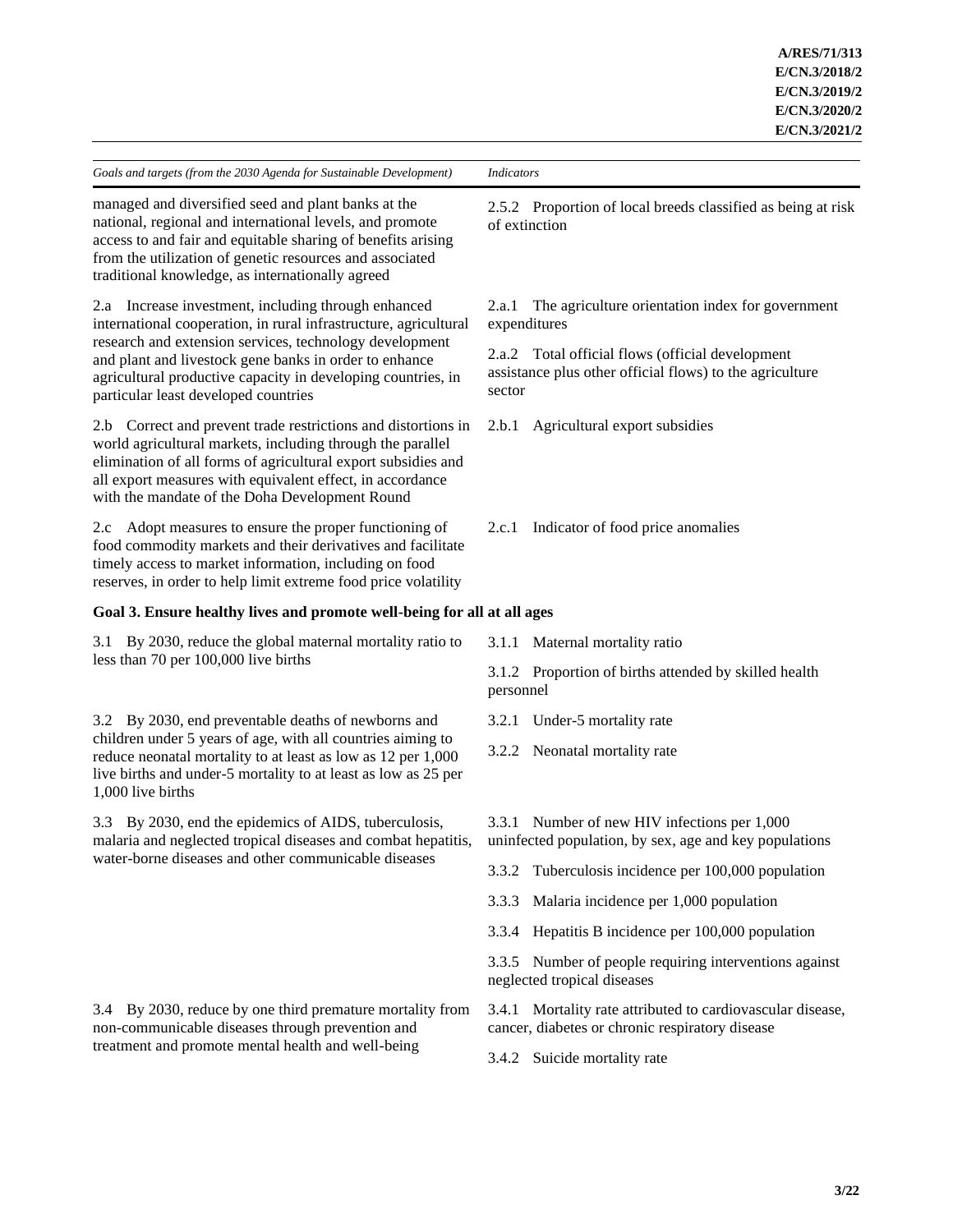3.5 Strengthen the prevention and treatment of substance abuse, including narcotic drug abuse and harmful use of alcohol

3.6 By 2020, halve the number of global deaths and injuries from road traffic accidents

3.7 By 2030, ensure universal access to sexual and reproductive health-care services, including for family planning, information and education, and the integration of reproductive health into national strategies and programmes

3.8 Achieve universal health coverage, including financial risk protection, access to quality essential health-care services and access to safe, effective, quality and affordable essential medicines and vaccines for all

3.9 By 2030, substantially reduce the number of deaths and illnesses from hazardous chemicals and air, water and soil pollution and contamination

3.a Strengthen the implementation of the World Health Organization Framework Convention on Tobacco Control in all countries, as appropriate

3.b Support the research and development of vaccines and medicines for the communicable and non-communicable diseases that primarily affect developing countries, provide access to affordable essential medicines and vaccines, in accordance with the Doha Declaration on the TRIPS Agreement and Public Health, which affirms the right of developing countries to use to the full the provisions in the Agreement on Trade-Related Aspects of Intellectual Property Rights regarding flexibilities to protect public health, and, in particular, provide access to medicines for all

3.c Substantially increase health financing and the recruitment, development, training and retention of the health workforce in developing countries, especially in least developed countries and small island developing States

3.d Strengthen the capacity of all countries, in particular developing countries, for early warning, risk reduction and management of national and global health risks

3.5.1 Coverage of treatment interventions

(pharmacological, psychosocial and rehabilitation and aftercare services) for substance use disorders

3.5.2 Alcohol per capita consumption (aged 15 years and older) within a calendar year in litres of pure alcohol

3.6.1 Death rate due to road traffic injuries

3.7.1 Proportion of women of reproductive age (aged 15–49 years) who have their need for family planning satisfied with modern methods

3.7.2 Adolescent birth rate (aged 10–14 years; aged 15–19 years) per 1,000 women in that age group

3.8.1 Coverage of essential health services

3.8.2 Proportion of population with large household expenditures on health as a share of total household expenditure or income

3.9.1 Mortality rate attributed to household and ambient air pollution

3.9.2 Mortality rate attributed to unsafe water, unsafe sanitation and lack of hygiene (exposure to unsafe Water, Sanitation and Hygiene for All (WASH) services)

3.9.3 Mortality rate attributed to unintentional poisoning

3.a.1 Age-standardized prevalence of current tobacco use among persons aged 15 years and older

3.b.1 Proportion of the target population covered by all vaccines included in their national programme

3.b.2 Total net official development assistance to medical research and basic health sectors

3.b.3 Proportion of health facilities that have a core set of relevant essential medicines available and affordable on a sustainable basis

3.c.1 Health worker density and distribution

3.d.1 International Health Regulations (IHR) capacity and health emergency preparedness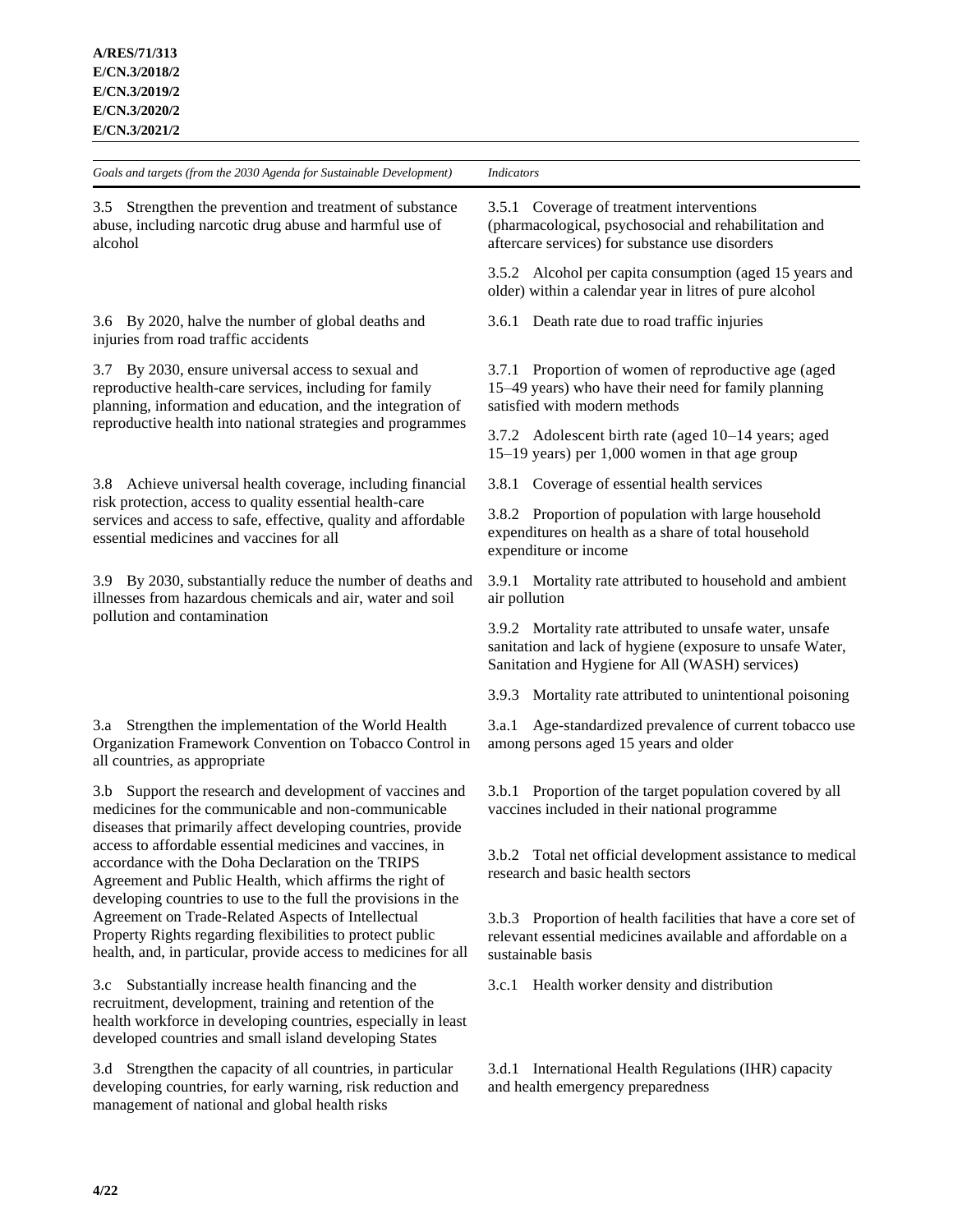global citizenship and appreciation of cultural diversity and of culture's contribution to sustainable development

3.d.2 Percentage of bloodstream infections due to selected antimicrobial-resistant organisms

## **Goal 4. Ensure inclusive and equitable quality education and promote lifelong learning opportunities for all**

4.1 By 2030, ensure that all girls and boys complete free, equitable and quality primary and secondary education leading to relevant and effective learning outcomes 4.1.1 Proportion of children and young people (*a*) in grades 2/3; (*b*) at the end of primary; and (*c*) at the end of lower secondary achieving at least a minimum proficiency level in (i) reading and (ii) mathematics, by sex 4.1.2 Completion rate (primary education, lower secondary education, upper secondary education) 4.2 By 2030, ensure that all girls and boys have access to quality early childhood development, care and pre-primary education so that they are ready for primary education 4.2.1 Proportion of children aged 24–59 months who are developmentally on track in health, learning and psychosocial well-being, by sex 4.2.2 Participation rate in organized learning (one year before the official primary entry age), by sex 4.3 By 2030, ensure equal access for all women and men to affordable and quality technical, vocational and tertiary education, including university 4.3.1 Participation rate of youth and adults in formal and non-formal education and training in the previous 12 months, by sex 4.4 By 2030, substantially increase the number of youth and adults who have relevant skills, including technical and vocational skills, for employment, decent jobs and entrepreneurship 4.4.1 Proportion of youth and adults with information and communications technology (ICT) skills, by type of skill 4.5 By 2030, eliminate gender disparities in education and ensure equal access to all levels of education and vocational training for the vulnerable, including persons with disabilities, indigenous peoples and children in vulnerable situations 4.5.1 Parity indices (female/male, rural/urban, bottom/top wealth quintile and others such as disability status, indigenous peoples and conflict-affected, as data become available) for all education indicators on this list that can be disaggregated 4.6 By 2030, ensure that all youth and a substantial proportion of adults, both men and women, achieve literacy and numeracy 4.6.1 Proportion of population in a given age group achieving at least a fixed level of proficiency in functional (*a*) literacy and (*b*) numeracy skills, by sex 4.7 By 2030, ensure that all learners acquire the knowledge and skills needed to promote sustainable development, including, among others, through education for sustainable development and sustainable lifestyles, human rights, gender equality, promotion of a culture of peace and non-violence, 4.7.1 Extent to which (i) global citizenship education and (ii) education for sustainable development are mainstreamed in (*a*) national education policies; (*b*) curricula; (*c*) teacher education; and (*d*) student assessment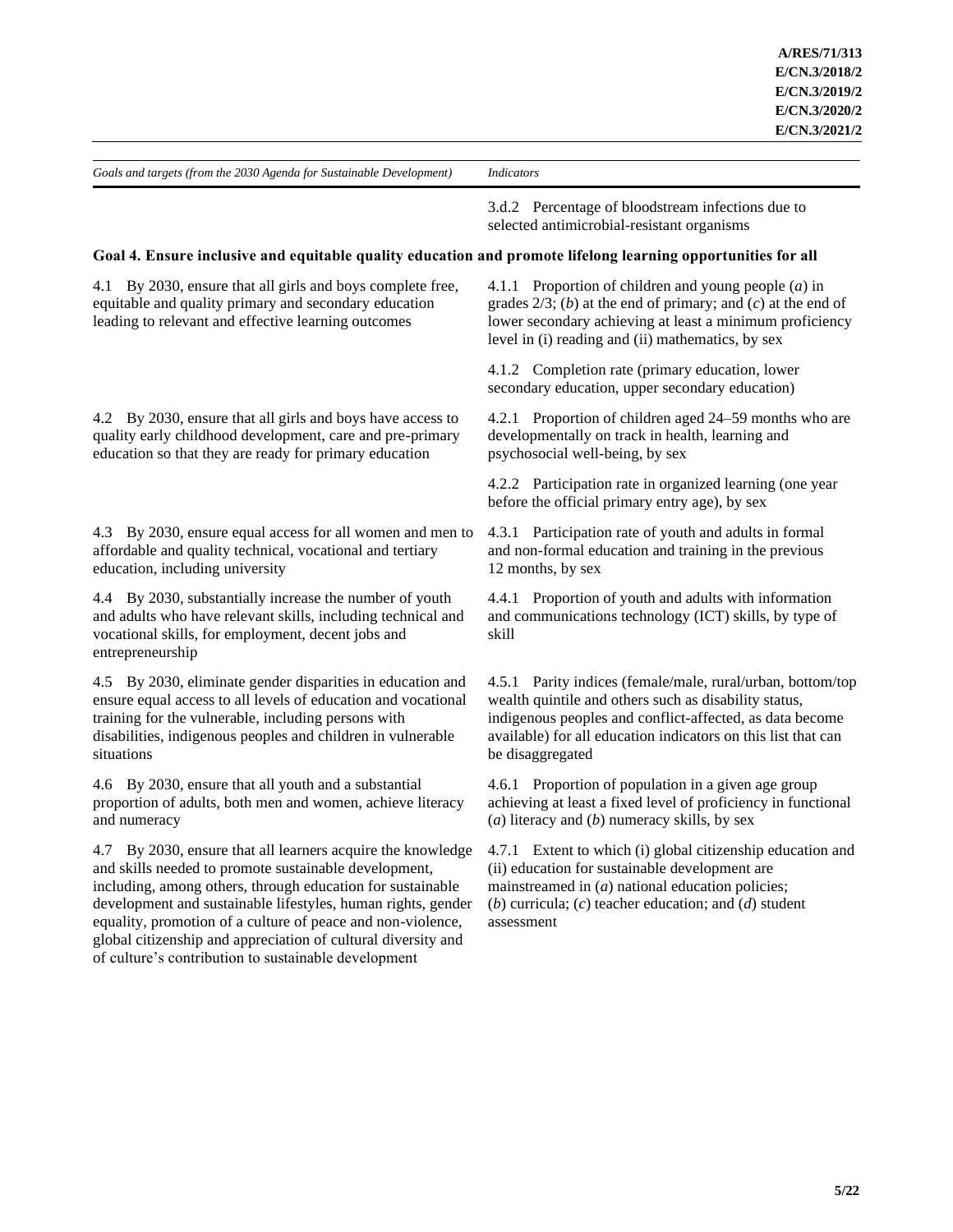*Goals and targets (from the 2030 Agenda for Sustainable Development) Indicators* 4.a Build and upgrade education facilities that are child, disability and gender sensitive and provide safe, non-violent, inclusive and effective learning environments for all 4.a.1 Proportion of schools offering basic services, by type of service 4.b By 2020, substantially expand globally the number of scholarships available to developing countries, in particular least developed countries, small island developing States and African countries, for enrolment in higher education, including vocational training and information and communications technology, technical, engineering and scientific programmes, in developed countries and other developing countries 4.b.1 Volume of official development assistance flows for scholarships by sector and type of study 4.c By 2030, substantially increase the supply of qualified teachers, including through international cooperation for teacher training in developing countries, especially least developed countries and small island developing States 4.c.1 Proportion of teachers with the minimum required qualifications, by education level **Goal 5. Achieve gender equality and empower all women and girls** 5.1 End all forms of discrimination against all women and girls everywhere 5.1.1 Whether or not legal frameworks are in place to promote, enforce and monitor equality and non-discrimination on the basis of sex 5.2 Eliminate all forms of violence against all women and girls in the public and private spheres, including trafficking and sexual and other types of exploitation 5.2.1 Proportion of ever-partnered women and girls aged 15 years and older subjected to physical, sexual or psychological violence by a current or former intimate partner in the previous 12 months, by form of violence and by age 5.2.2 Proportion of women and girls aged 15 years and older subjected to sexual violence by persons other than an intimate partner in the previous 12 months, by age and place of occurrence 5.3 Eliminate all harmful practices, such as child, early and forced marriage and female genital mutilation 5.3.1 Proportion of women aged 20–24 years who were married or in a union before age 15 and before age 18 5.3.2 Proportion of girls and women aged 15–49 years who have undergone female genital mutilation/cutting, by age 5.4 Recognize and value unpaid care and domestic work through the provision of public services, infrastructure and social protection policies and the promotion of shared responsibility within the household and the family as nationally appropriate 5.4.1 Proportion of time spent on unpaid domestic and care work, by sex, age and location 5.5 Ensure women's full and effective participation and equal opportunities for leadership at all levels of decisionmaking in political, economic and public life 5.5.1 Proportion of seats held by women in (*a*) national parliaments and (*b*) local governments 5.5.2 Proportion of women in managerial positions 5.6 Ensure universal access to sexual and reproductive health and reproductive rights as agreed in accordance with 5.6.1 Proportion of women aged 15–49 years who make their own informed decisions regarding sexual relations,

contraceptive use and reproductive health care

the Programme of Action of the International Conference on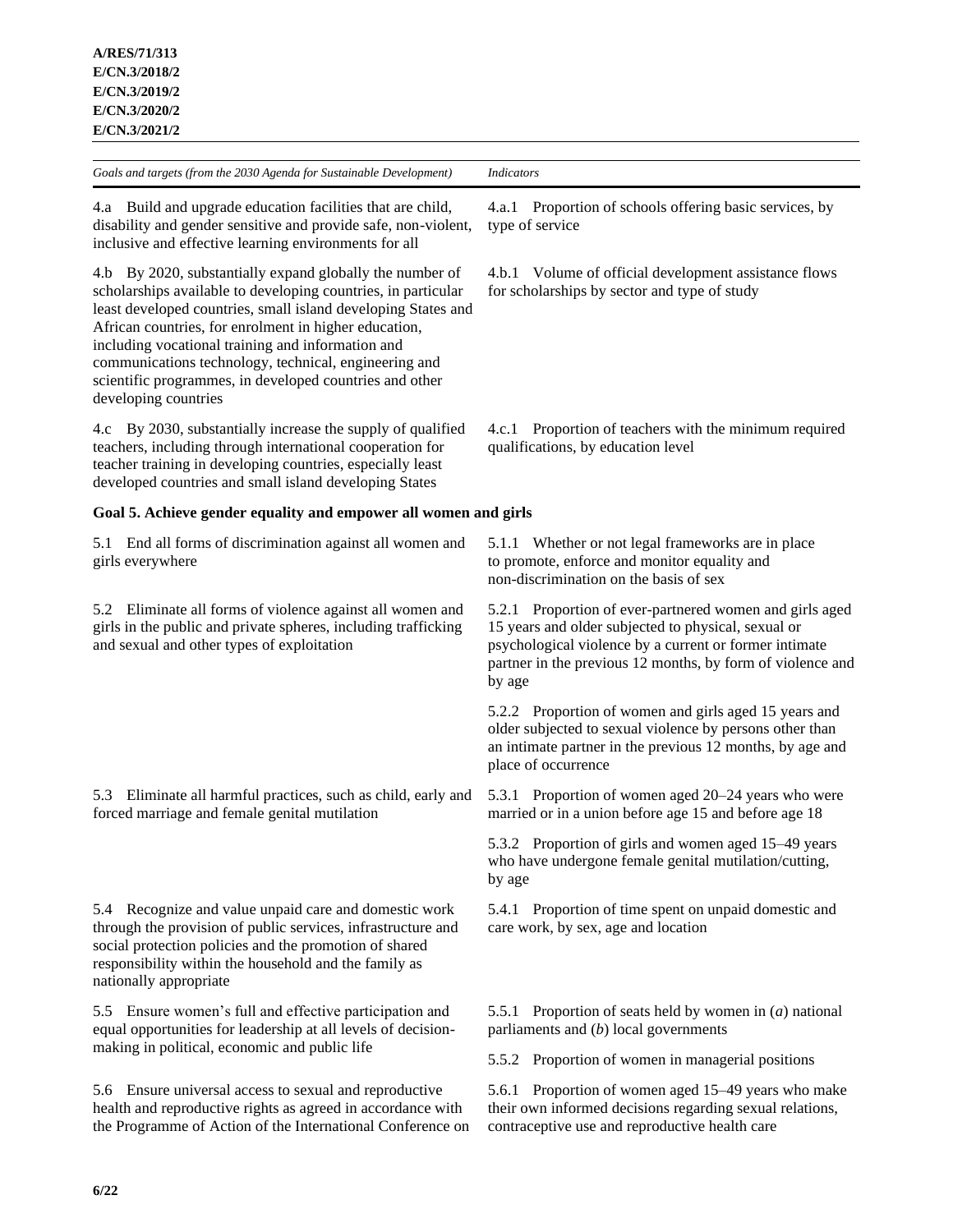| Goals and targets (from the 2030 Agenda for Sustainable Development)                                                                                                                                                                                                 | <b>Indicators</b>                                                                                                                                                                                                                 |  |
|----------------------------------------------------------------------------------------------------------------------------------------------------------------------------------------------------------------------------------------------------------------------|-----------------------------------------------------------------------------------------------------------------------------------------------------------------------------------------------------------------------------------|--|
| Population and Development and the Beijing Platform for<br>Action and the outcome documents of their review<br>conferences                                                                                                                                           | 5.6.2 Number of countries with laws and regulations that<br>guarantee full and equal access to women and men aged<br>15 years and older to sexual and reproductive health care,<br>information and education                      |  |
| 5.a Undertake reforms to give women equal rights to<br>economic resources, as well as access to ownership and<br>control over land and other forms of property, financial<br>services, inheritance and natural resources, in accordance<br>with national laws        | (a) Proportion of total agricultural population with<br>5.a.1<br>ownership or secure rights over agricultural land, by sex;<br>and $(b)$ share of women among owners or rights-bearers of<br>agricultural land, by type of tenure |  |
|                                                                                                                                                                                                                                                                      | 5.a.2 Proportion of countries where the legal framework<br>(including customary law) guarantees women's equal<br>rights to land ownership and/or control                                                                          |  |
| 5.b Enhance the use of enabling technology, in particular<br>information and communications technology, to promote the<br>empowerment of women                                                                                                                       | 5.b.1 Proportion of individuals who own a mobile<br>telephone, by sex                                                                                                                                                             |  |
| 5.c Adopt and strengthen sound policies and enforceable<br>legislation for the promotion of gender equality and the<br>empowerment of all women and girls at all levels                                                                                              | 5.c.1 Proportion of countries with systems to track and<br>make public allocations for gender equality and women's<br>empowerment                                                                                                 |  |
| Goal 6. Ensure availability and sustainable management of water and sanitation for all                                                                                                                                                                               |                                                                                                                                                                                                                                   |  |
| By 2030, achieve universal and equitable access to safe<br>6.1<br>and affordable drinking water for all                                                                                                                                                              | 6.1.1 Proportion of population using safely managed<br>drinking water services                                                                                                                                                    |  |
| 6.2 By 2030, achieve access to adequate and equitable<br>sanitation and hygiene for all and end open defecation,<br>paying special attention to the needs of women and girls and<br>those in vulnerable situations                                                   | 6.2.1 Proportion of population using $(a)$ safely managed<br>sanitation services and $(b)$ a hand-washing facility with<br>soap and water                                                                                         |  |
| 6.3 By 2030, improve water quality by reducing pollution,<br>eliminating dumping and minimizing release of hazardous<br>chemicals and materials, halving the proportion of untreated<br>wastewater and substantially increasing recycling and safe<br>reuse globally | 6.3.1 Proportion of domestic and industrial wastewater<br>flows safely treated                                                                                                                                                    |  |
|                                                                                                                                                                                                                                                                      | 6.3.2 Proportion of bodies of water with good ambient<br>water quality                                                                                                                                                            |  |
| 6.4 By 2030, substantially increase water-use efficiency<br>across all sectors and ensure sustainable withdrawals and<br>supply of freshwater to address water scarcity and<br>substantially reduce the number of people suffering from<br>water scarcity            | 6.4.1 Change in water-use efficiency over time                                                                                                                                                                                    |  |
|                                                                                                                                                                                                                                                                      | 6.4.2 Level of water stress: freshwater withdrawal as a<br>proportion of available freshwater resources                                                                                                                           |  |
| 6.5 By 2030, implement integrated water resources<br>management at all levels, including through transboundary<br>cooperation as appropriate                                                                                                                         | Degree of integrated water resources management<br>6.5.1                                                                                                                                                                          |  |
|                                                                                                                                                                                                                                                                      | 6.5.2 Proportion of transboundary basin area with an<br>operational arrangement for water cooperation                                                                                                                             |  |
| 6.6 By 2020, protect and restore water-related ecosystems,<br>including mountains, forests, wetlands, rivers, aquifers and<br>lakes                                                                                                                                  | 6.6.1 Change in the extent of water-related ecosystems<br>over time                                                                                                                                                               |  |
|                                                                                                                                                                                                                                                                      |                                                                                                                                                                                                                                   |  |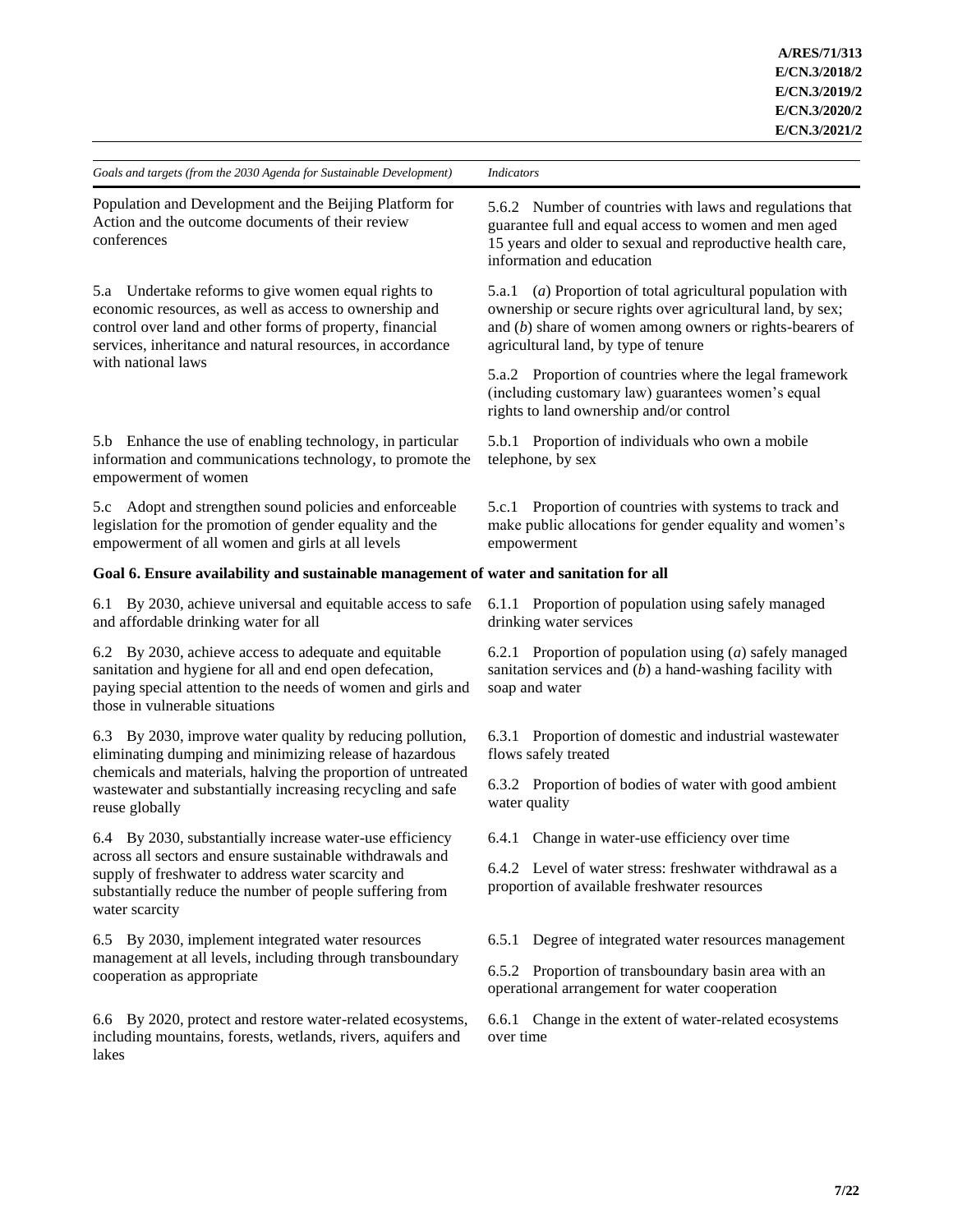*Goals and targets (from the 2030 Agenda for Sustainable Development) Indicators* 6.a By 2030, expand international cooperation and capacity-building support to developing countries in waterand sanitation-related activities and programmes, including water harvesting, desalination, water efficiency, wastewater treatment, recycling and reuse technologies 6.a.1 Amount of water- and sanitation-related official development assistance that is part of a governmentcoordinated spending plan 6.b Support and strengthen the participation of local communities in improving water and sanitation management 6.b.1 Proportion of local administrative units with established and operational policies and procedures for participation of local communities in water and sanitation management **Goal 7. Ensure access to affordable, reliable, sustainable and modern energy for all** 7.1 By 2030, ensure universal access to affordable, reliable and modern energy services 7.1.1 Proportion of population with access to electricity 7.1.2 Proportion of population with primary reliance on clean fuels and technology 7.2 By 2030, increase substantially the share of renewable energy in the global energy mix 7.2.1 Renewable energy share in the total final energy consumption 7.3 By 2030, double the global rate of improvement in energy efficiency 7.3.1 Energy intensity measured in terms of primary energy and GDP 7.a By 2030, enhance international cooperation to facilitate access to clean energy research and technology, including renewable energy, energy efficiency and advanced and cleaner fossil-fuel technology, and promote investment in energy infrastructure and clean energy technology 7.a.1 International financial flows to developing countries in support of clean energy research and development and renewable energy production, including in hybrid systems 7.b By 2030, expand infrastructure and upgrade technology for supplying modern and sustainable energy services for all in developing countries, in particular least developed countries, small island developing States and landlocked developing countries, in accordance with their respective programmes of support 7.b.1 Installed renewable energy-generating capacity in developing countries (in watts per capita)

### **Goal 8. Promote sustained, inclusive and sustainable economic growth, full and productive employment and decent work for all**

8.1 Sustain per capita economic growth in accordance with national circumstances and, in particular, at least 7 per cent gross domestic product growth per annum in the least developed countries

8.2 Achieve higher levels of economic productivity through diversification, technological upgrading and innovation, including through a focus on high-value added and labour-intensive sectors

8.3 Promote development-oriented policies that support productive activities, decent job creation, entrepreneurship, creativity and innovation, and encourage the formalization and growth of micro-, small- and medium-sized enterprises, including through access to financial services

8.1.1 Annual growth rate of real GDP per capita

8.2.1 Annual growth rate of real GDP per employed person

8.3.1 Proportion of informal employment in total employment, by sector and sex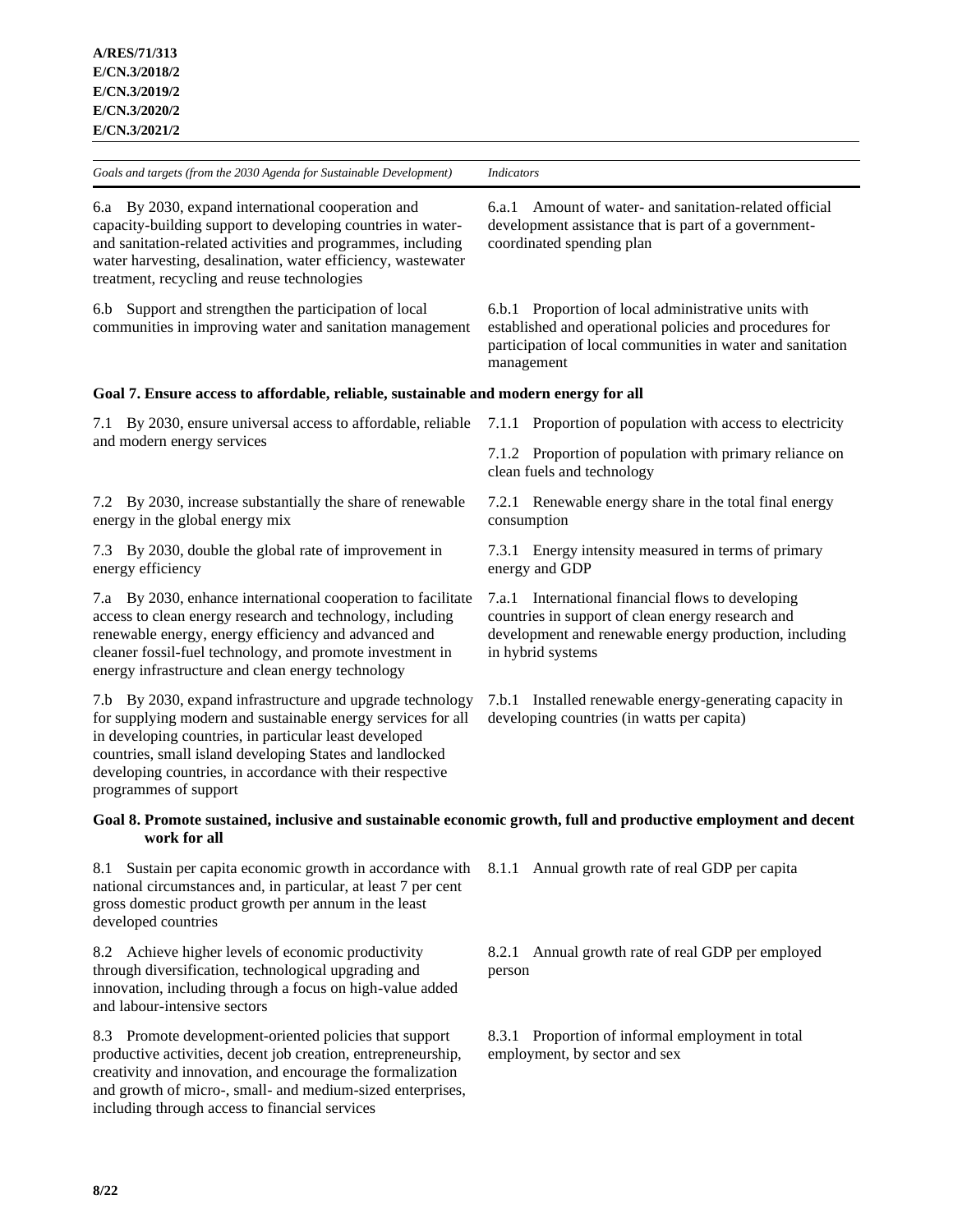8.4 Improve progressively, through 2030, global resource efficiency in consumption and production and endeavour to decouple economic growth from environmental degradation, in accordance with the 10-Year Framework of Programmes on Sustainable Consumption and Production, with developed countries taking the lead

8.5 By 2030, achieve full and productive employment and decent work for all women and men, including for young people and persons with disabilities, and equal pay for work of equal value

8.6 By 2020, substantially reduce the proportion of youth not in employment, education or training

8.7 Take immediate and effective measures to eradicate forced labour, end modern slavery and human trafficking and secure the prohibition and elimination of the worst forms of child labour, including recruitment and use of child soldiers, and by 2025 end child labour in all its forms

8.8 Protect labour rights and promote safe and secure working environments for all workers, including migrant workers, in particular women migrants, and those in precarious employment

8.9 By 2030, devise and implement policies to promote sustainable tourism that creates jobs and promotes local culture and products

8.10 Strengthen the capacity of domestic financial institutions to encourage and expand access to banking, insurance and financial services for all

8.a Increase Aid for Trade support for developing countries, in particular least developed countries, including through the Enhanced Integrated Framework for Traderelated Technical Assistance to Least Developed Countries

8.b By 2020, develop and operationalize a global strategy for youth employment and implement the Global Jobs Pact of the International Labour Organization

8.4.1 Material footprint, material footprint per capita, and material footprint per GDP

8.4.2 Domestic material consumption, domestic material consumption per capita, and domestic material consumption per GDP

8.5.1 Average hourly earnings of employees, by sex, age, occupation and persons with disabilities

8.5.2 Unemployment rate, by sex, age and persons with disabilities

8.6.1 Proportion of youth (aged 15–24 years) not in education, employment or training

8.7.1 Proportion and number of children aged 5–17 years engaged in child labour, by sex and age

8.8.1 Fatal and non-fatal occupational injuries per 100,000 workers, by sex and migrant status

8.8.2 Level of national compliance with labour rights (freedom of association and collective bargaining) based on International Labour Organization (ILO) textual sources and national legislation, by sex and migrant status

8.9.1 Tourism direct GDP as a proportion of total GDP and in growth rate

8.10.1 (*a*) Number of commercial bank branches per 100,000 adults and (*b*) number of automated teller machines (ATMs) per 100,000 adults

8.10.2 Proportion of adults (15 years and older) with an account at a bank or other financial institution or with a mobile-money-service provider

8.a.1 Aid for Trade commitments and disbursements

8.b.1 Existence of a developed and operationalized national strategy for youth employment, as a distinct strategy or as part of a national employment strategy

### **Goal 9. Build resilient infrastructure, promote inclusive and sustainable industrialization and foster innovation**

9.1 Develop quality, reliable, sustainable and resilient infrastructure, including regional and transborder

9.1.1 Proportion of the rural population who live within 2 km of an all-season road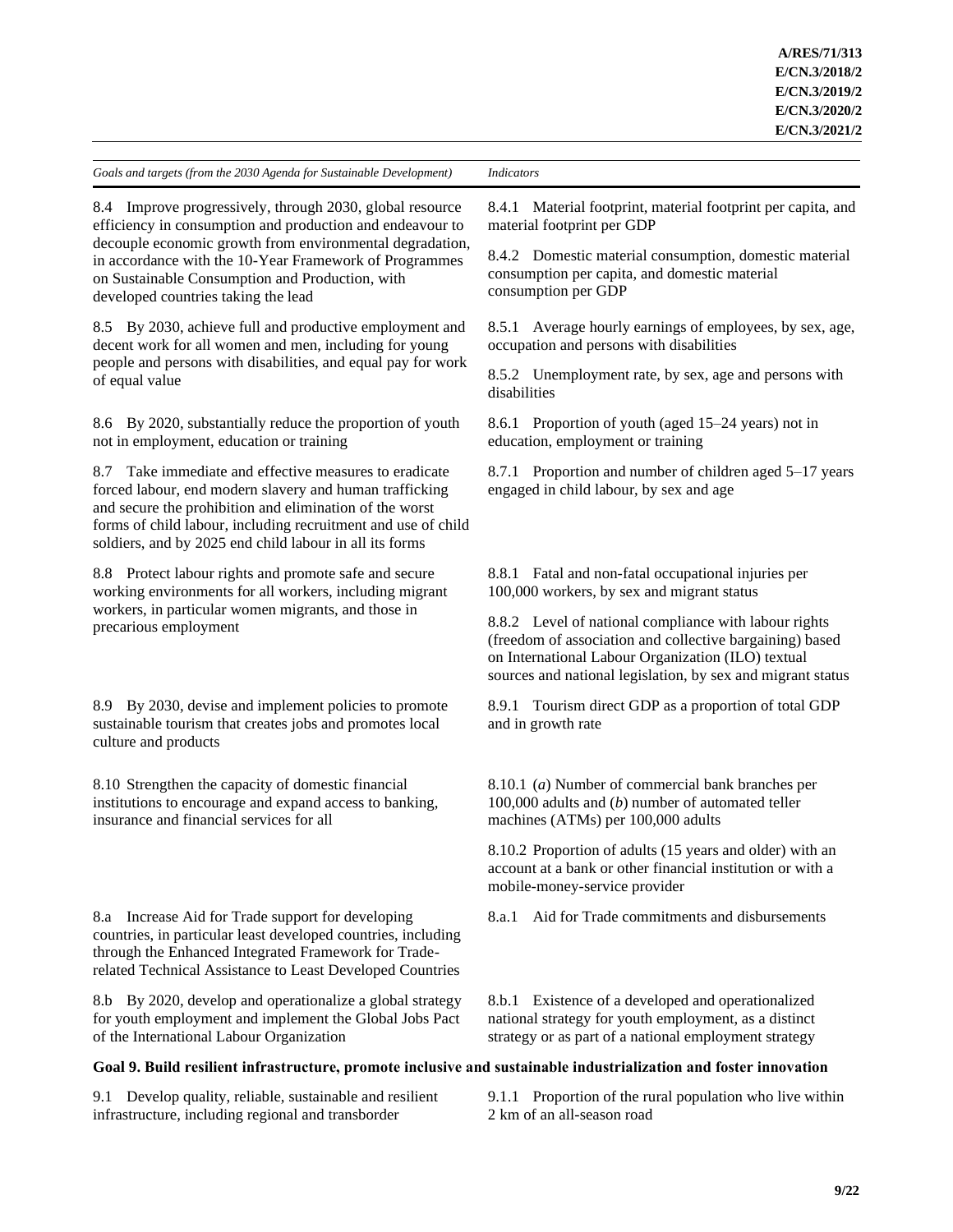for all

*Goals and targets (from the 2030 Agenda for Sustainable Development) Indicators*

infrastructure, to support economic development and human well-being, with a focus on affordable and equitable access

9.2 Promote inclusive and sustainable industrialization and, by 2030, significantly raise industry's share of employment and gross domestic product, in line with national circumstances, and double its share in least developed countries

9.3 Increase the access of small-scale industrial and other enterprises, in particular in developing countries, to financial services, including affordable credit, and their integration into value chains and markets

9.4 By 2030, upgrade infrastructure and retrofit industries to make them sustainable, with increased resource-use efficiency and greater adoption of clean and environmentally sound technologies and industrial processes, with all countries taking action in accordance with their respective capabilities

9.5 Enhance scientific research, upgrade the technological capabilities of industrial sectors in all countries, in particular developing countries, including, by 2030, encouraging innovation and substantially increasing the number of research and development workers per 1 million people and public and private research and development spending

9.a Facilitate sustainable and resilient infrastructure development in developing countries through enhanced financial, technological and technical support to African countries, least developed countries, landlocked developing countries and small island developing States

9.b Support domestic technology development, research and innovation in developing countries, including by ensuring a conducive policy environment for, inter alia, industrial diversification and value addition to commodities

9.c Significantly increase access to information and communications technology and strive to provide universal and affordable access to the Internet in least developed countries by 2020

#### **Goal 10. Reduce inequality within and among countries**

10.1 By 2030, progressively achieve and sustain income growth of the bottom 40 per cent of the population at a rate higher than the national average

10.2 By 2030, empower and promote the social, economic and political inclusion of all, irrespective of age, sex, disability, race, ethnicity, origin, religion or economic or other status

9.1.2 Passenger and freight volumes, by mode of transport

9.2.1 Manufacturing value added as a proportion of GDP and per capita

9.2.2 Manufacturing employment as a proportion of total employment

9.3.1 Proportion of small-scale industries in total industry value added

9.3.2 Proportion of small-scale industries with a loan or line of credit

9.4.1  $CO<sub>2</sub>$  emission per unit of value added

9.5.1 Research and development expenditure as a proportion of GDP

9.5.2 Researchers (in full-time equivalent) per million inhabitants

9.a.1 Total official international support (official development assistance plus other official flows) to infrastructure

9.b.1 Proportion of medium and high-tech industry value added in total value added

9.c.1 Proportion of population covered by a mobile network, by technology

10.1.1 Growth rates of household expenditure or income per capita among the bottom 40 per cent of the population and the total population

10.2.1 Proportion of people living below 50 per cent of median income, by sex, age and persons with disabilities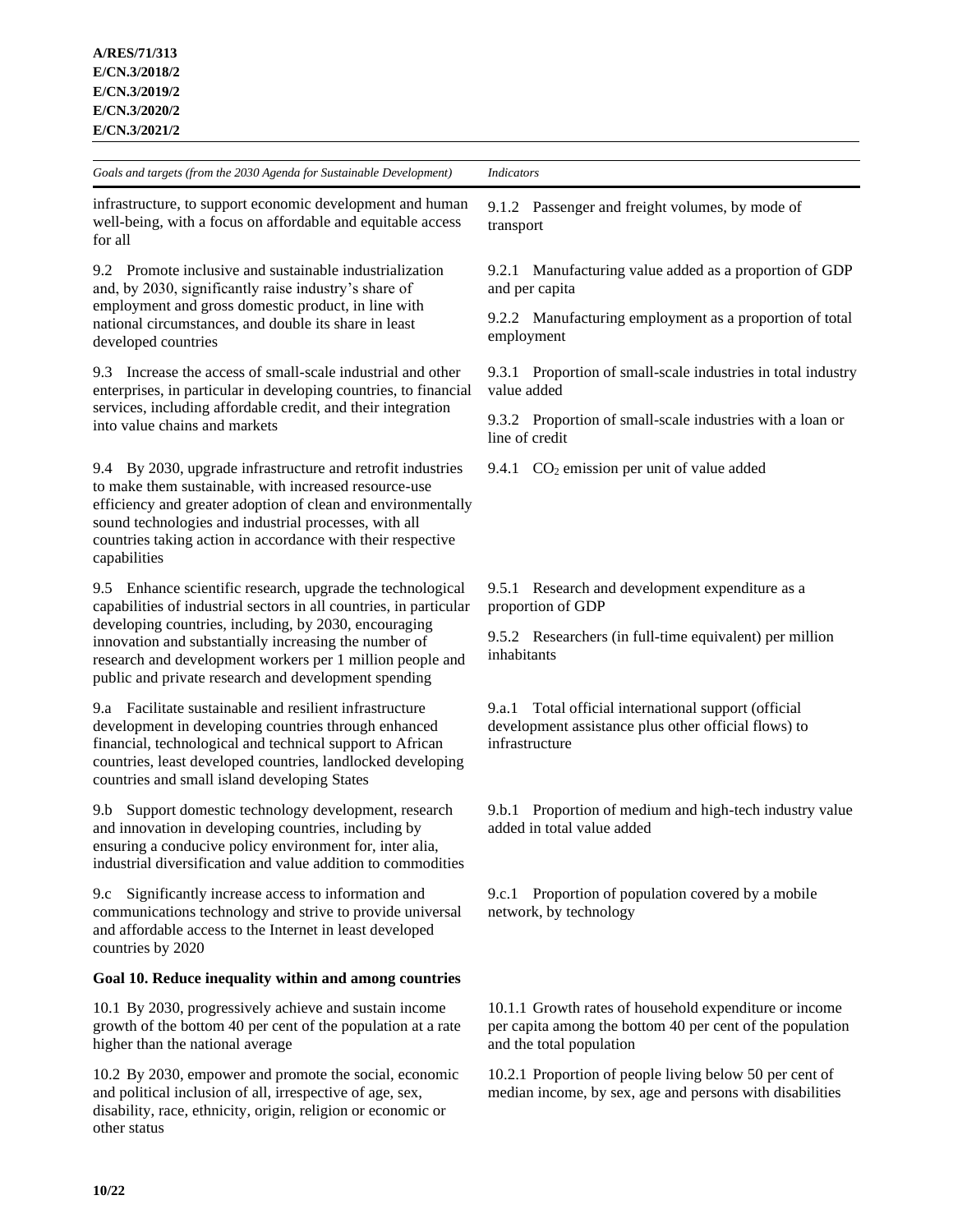10.3 Ensure equal opportunity and reduce inequalities of outcome, including by eliminating discriminatory laws, policies and practices and promoting appropriate legislation, policies and action in this regard

10.4 Adopt policies, especially fiscal, wage and social protection policies, and progressively achieve greater equality

10.5 Improve the regulation and monitoring of global financial markets and institutions and strengthen the implementation of such regulations

10.6 Ensure enhanced representation and voice for developing countries in decision-making in global international economic and financial institutions in order to deliver more effective, credible, accountable and legitimate institutions

10.7 Facilitate orderly, safe, regular and responsible migration and mobility of people, including through the implementation of planned and well-managed migration policies

10.a Implement the principle of special and differential treatment for developing countries, in particular least developed countries, in accordance with World Trade Organization agreements

10.b Encourage official development assistance and financial flows, including foreign direct investment, to States where the need is greatest, in particular least developed countries, African countries, small island developing States and landlocked developing countries, in accordance with their national plans and programmes

**\_\_\_\_\_\_\_\_\_\_\_\_\_\_\_**

10.3.1 Proportion of population reporting having personally felt discriminated against or harassed in the previous 12 months on the basis of a ground of discrimination prohibited under international human rights law

10.4.1 Labour share of GDP

10.4.2 Redistributive impact of fiscal policy<sup>2</sup>

10.5.1 Financial Soundness Indicators

10.6.1 Proportion of members and voting rights of developing countries in international organizations

10.7.1 Recruitment cost borne by employee as a proportion of monthly income earned in country of destination

10.7.2 Number of countries with migration policies that facilitate orderly, safe, regular and responsible migration and mobility of people

10.7.3 Number of people who died or disappeared in the process of migration towards an international destination

10.7.4 Proportion of the population who are refugees, by country of origin

10.a.1 Proportion of tariff lines applied to imports from least developed countries and developing countries with zero-tariff

10.b.1 Total resource flows for development, by recipient and donor countries and type of flow (e.g. official development assistance, foreign direct investment and other flows)

<sup>&</sup>lt;sup>2</sup> The Gini Coefficient will be reported as a second series in the database, as it is a component of this indicator.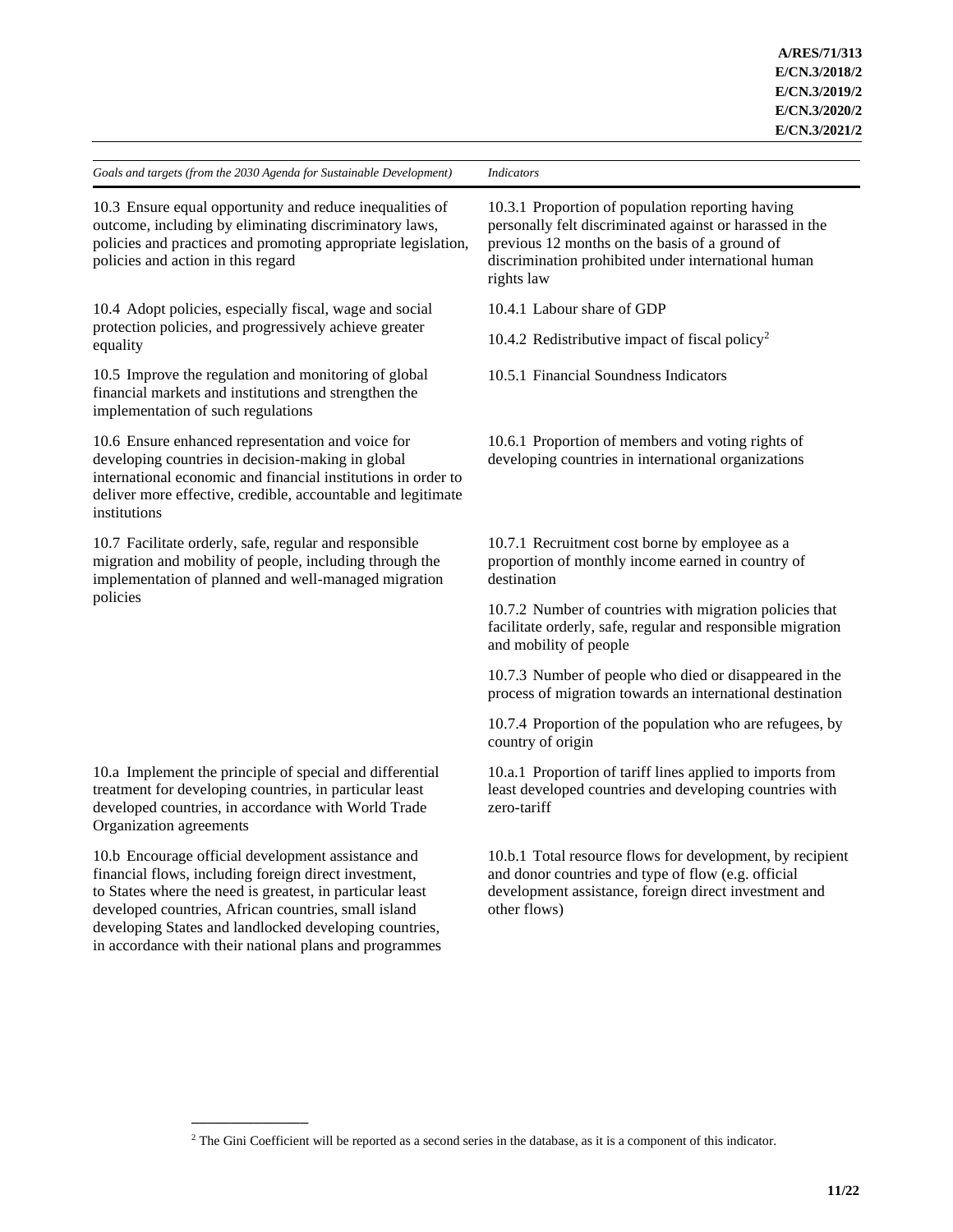10.c By 2030, reduce to less than 3 per cent the transaction costs of migrant remittances and eliminate remittance corridors with costs higher than 5 per cent

#### **Goal 11. Make cities and human settlements inclusive, safe, resilient and sustainable**

11.1 By 2030, ensure access for all to adequate, safe and affordable housing and basic services and upgrade slums

11.2 By 2030, provide access to safe, affordable, accessible and sustainable transport systems for all, improving road safety, notably by expanding public transport, with special attention to the needs of those in vulnerable situations, women, children, persons with disabilities and older persons

11.3 By 2030, enhance inclusive and sustainable urbanization and capacity for participatory, integrated and sustainable human settlement planning and management in all countries

11.4 Strengthen efforts to protect and safeguard the world's cultural and natural heritage

11.5 By 2030, significantly reduce the number of deaths and the number of people affected and substantially decrease the direct economic losses relative to global gross domestic product caused by disasters, including water-related disasters, with a focus on protecting the poor and people in vulnerable situations

11.6 By 2030, reduce the adverse per capita environmental impact of cities, including by paying special attention to air quality and municipal and other waste management

11.7 By 2030, provide universal access to safe, inclusive and accessible, green and public spaces, in particular for women and children, older persons and persons with disabilities

10.c.1 Remittance costs as a proportion of the amount remitted

11.1.1 Proportion of urban population living in slums, informal settlements or inadequate housing

11.2.1 Proportion of population that has convenient access to public transport, by sex, age and persons with disabilities

11.3.1 Ratio of land consumption rate to population growth rate

11.3.2 Proportion of cities with a direct participation structure of civil society in urban planning and management that operate regularly and democratically

11.4.1 Total per capita expenditure on the preservation, protection and conservation of all cultural and natural heritage, by source of funding (public, private), type of heritage (cultural, natural) and level of government (national, regional, and local/municipal)

11.5.1 Number of deaths, missing persons and directly affected persons attributed to disasters per 100,000 population

11.5.2 Direct economic loss in relation to global GDP, damage to critical infrastructure and number of disruptions to basic services, attributed to disasters

11.6.1 Proportion of municipal solid waste collected and managed in controlled facilities out of total municipal waste generated, by cities

11.6.2 Annual mean levels of fine particulate matter (e.g. PM2.5 and PM10) in cities (population weighted)

11.7.1 Average share of the built-up area of cities that is open space for public use for all, by sex, age and persons with disabilities

11.7.2 Proportion of persons victim of physical or sexual harassment, by sex, age, disability status and place of occurrence, in the previous 12 months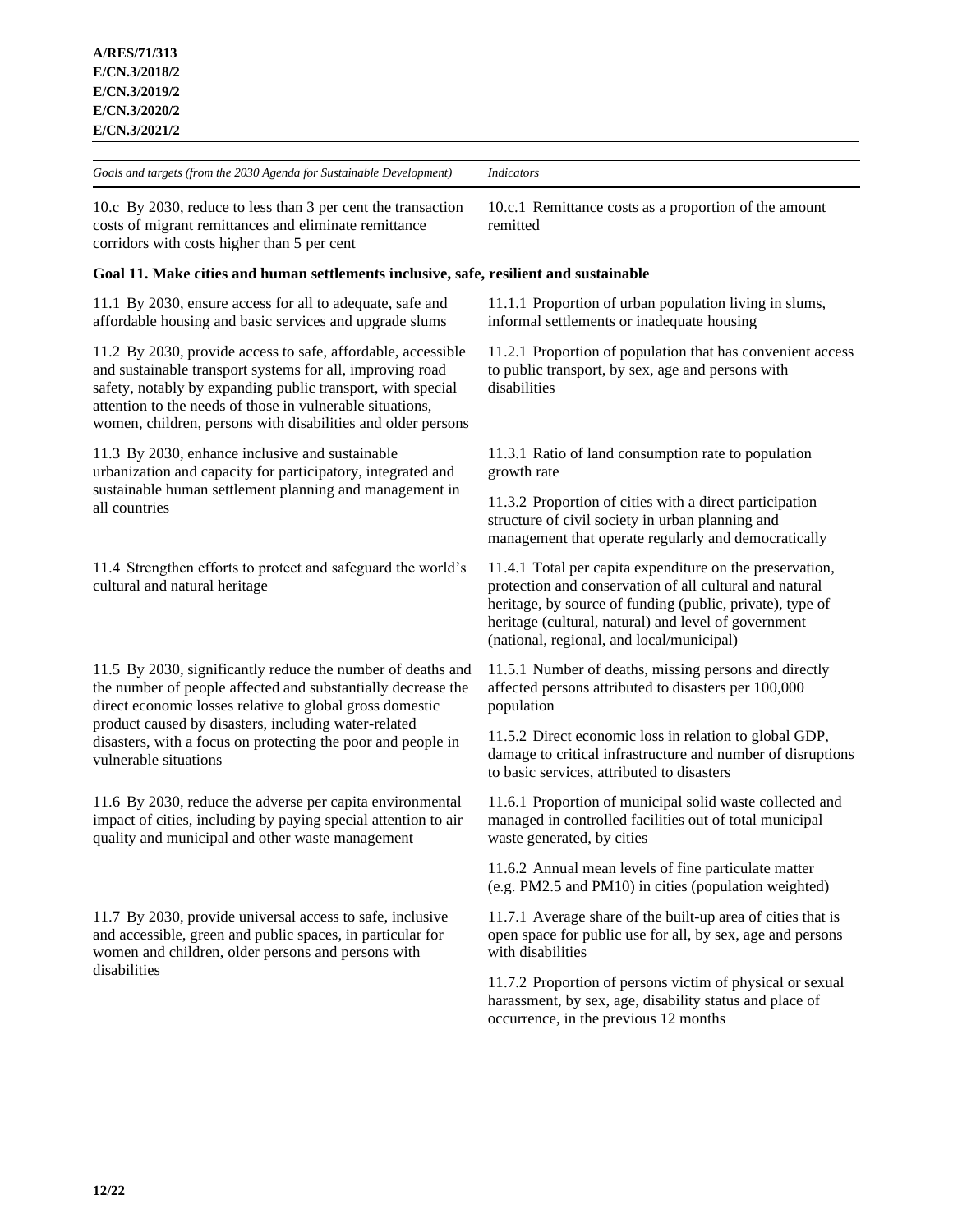11.a Support positive economic, social and environmental links between urban, peri-urban and rural areas by strengthening national and regional development planning

11.b By 2020, substantially increase the number of cities and human settlements adopting and implementing integrated policies and plans towards inclusion, resource efficiency, mitigation and adaptation to climate change, resilience to disasters, and develop and implement, in line with the Sendai Framework for Disaster Risk Reduction 2015–2030, holistic disaster risk management at all levels

11.c Support least developed countries, including through financial and technical assistance, in building sustainable and resilient buildings utilizing local materials

#### **Goal 12. Ensure sustainable consumption and production patterns**

12.1 Implement the 10-Year Framework of Programmes on Sustainable Consumption and Production Patterns, all countries taking action, with developed countries taking the lead, taking into account the development and capabilities of developing countries

12.2 By 2030, achieve the sustainable management and efficient use of natural resources

12.3 By 2030, halve per capita global food waste at the retail and consumer levels and reduce food losses along production and supply chains, including post-harvest losses

12.4 By 2020, achieve the environmentally sound management of chemicals and all wastes throughout their life cycle, in accordance with agreed international frameworks, and significantly reduce their release to air, water and soil in order to minimize their adverse impacts on human health and the environment

12.5 By 2030, substantially reduce waste generation through prevention, reduction, recycling and reuse

12.6 Encourage companies, especially large and transnational companies, to adopt sustainable practices and to integrate sustainability information into their reporting cycle

11.a.1 Number of countries that have national urban policies or regional development plans that (*a*) respond to population dynamics; (*b*) ensure balanced territorial development; and (*c*) increase local fiscal space

11.b.1 Number of countries that adopt and implement national disaster risk reduction strategies in line with the Sendai Framework for Disaster Risk Reduction 2015–2030

11.b.2 Proportion of local governments that adopt and implement local disaster risk reduction strategies in line with national disaster risk reduction strategies

*No suitable replacement indicator was proposed. The global statistical community is encouraged to work to develop an indicator that could be proposed for the 2025 comprehensive review. See E/CN.3/2020/2, paragraph 23*

12.1.1 Number of countries developing, adopting or implementing policy instruments aimed at supporting the shift to sustainable consumption and production

12.2.1 Material footprint, material footprint per capita, and material footprint per GDP

12.2.2 Domestic material consumption, domestic material consumption per capita, and domestic material consumption per GDP

12.3.1 (*a*) Food loss index and (*b*) food waste index

12.4.1 Number of parties to international multilateral environmental agreements on hazardous waste, and other chemicals that meet their commitments and obligations in transmitting information as required by each relevant agreement

12.4.2 (*a*) Hazardous waste generated per capita; and (*b*) proportion of hazardous waste treated, by type of treatment

12.5.1 National recycling rate, tons of material recycled

12.6.1 Number of companies publishing sustainability reports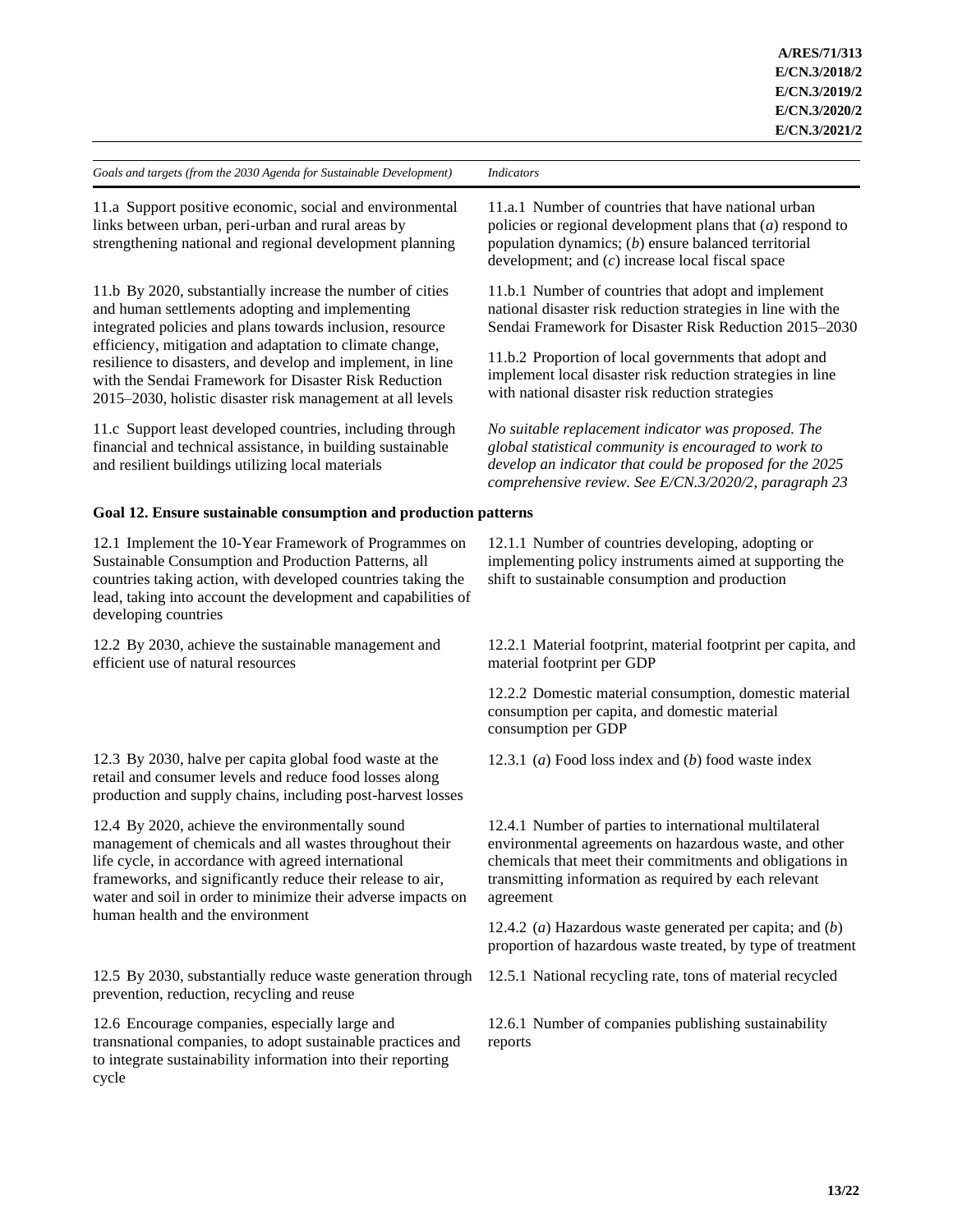12.7 Promote public procurement practices that are sustainable, in accordance with national policies and priorities

12.8 By 2030, ensure that people everywhere have the relevant information and awareness for sustainable development and lifestyles in harmony with nature

12.a Support developing countries to strengthen their scientific and technological capacity to move towards more sustainable patterns of consumption and production

12.b Develop and implement tools to monitor sustainable development impacts for sustainable tourism that creates jobs and promotes local culture and products

12.c Rationalize inefficient fossil-fuel subsidies that encourage wasteful consumption by removing market distortions, in accordance with national circumstances, including by restructuring taxation and phasing out those harmful subsidies, where they exist, to reflect their environmental impacts, taking fully into account the specific needs and conditions of developing countries and minimizing the possible adverse impacts on their development in a manner that protects the poor and the affected communities

**Goal 13. Take urgent action to combat climate change and its impacts**<sup>3</sup>

13.1 Strengthen resilience and adaptive capacity to climaterelated hazards and natural disasters in all countries

13.2 Integrate climate change measures into national policies, strategies and planning

**\_\_\_\_\_\_\_\_\_\_\_\_\_\_\_**

12.7.1 Degree of sustainable public procurement policies and action plan implementation

12.8.1 Extent to which (i) global citizenship education and (ii) education for sustainable development are mainstreamed in (*a*) national education policies; (*b*) curricula; (*c*) teacher education; and (*d*) student assessment

12.a.1 Installed renewable energy-generating capacity in developing countries (in watts per capita)

12.b.1 Implementation of standard accounting tools to monitor the economic and environmental aspects of tourism sustainability

12.c.1 Amount of fossil-fuel subsidies (production and consumption) per unit of GDP

13.1.1 Number of deaths, missing persons and directly affected persons attributed to disasters per 100,000 population

13.1.2 Number of countries that adopt and implement national disaster risk reduction strategies in line with the Sendai Framework for Disaster Risk Reduction 2015–2030

13.1.3 Proportion of local governments that adopt and implement local disaster risk reduction strategies in line with national disaster risk reduction strategies

13.2.1 Number of countries with nationally determined contributions, long-term strategies, national adaptation plans and adaptation communications, as reported to the secretariat of the United Nations Framework Convention on Climate Change

13.2.2 Total greenhouse gas emissions per year

<sup>&</sup>lt;sup>3</sup> Acknowledging that the United Nations Framework Convention on Climate Change is the primary international, intergovernmental forum for negotiating the global response to climate change.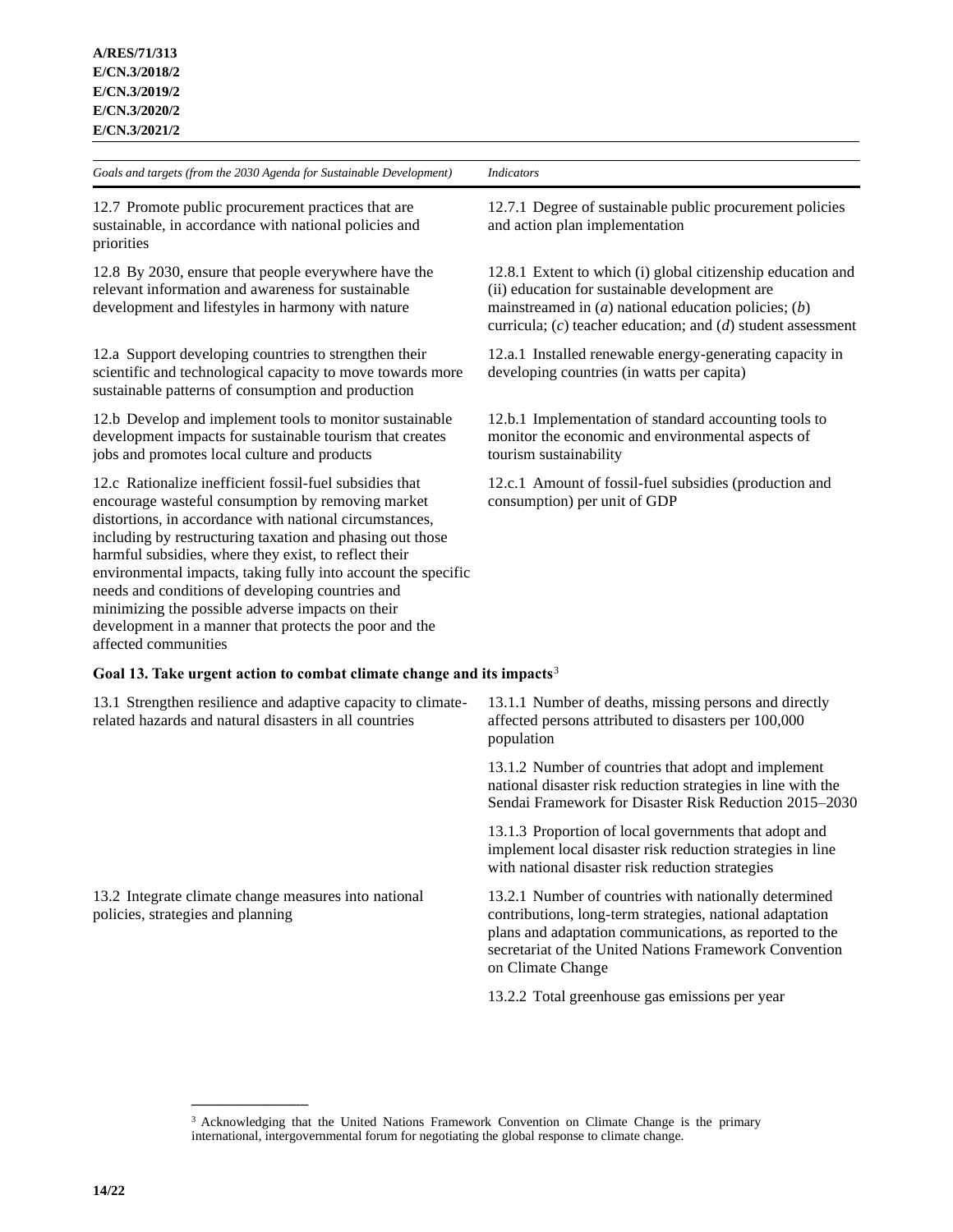| Goals and targets (from the 2030 Agenda for Sustainable Development)                                                                                                                                                                                                                                                                                                                                                                                                    | <b>Indicators</b>                                                                                                                                                                                                                                                                                                 |  |  |
|-------------------------------------------------------------------------------------------------------------------------------------------------------------------------------------------------------------------------------------------------------------------------------------------------------------------------------------------------------------------------------------------------------------------------------------------------------------------------|-------------------------------------------------------------------------------------------------------------------------------------------------------------------------------------------------------------------------------------------------------------------------------------------------------------------|--|--|
| 13.3 Improve education, awareness-raising and human and<br>institutional capacity on climate change mitigation,<br>adaptation, impact reduction and early warning                                                                                                                                                                                                                                                                                                       | 13.3.1 Extent to which (i) global citizenship education and<br>(ii) education for sustainable development are<br>mainstreamed in $(a)$ national education policies; $(b)$<br>curricula; $(c)$ teacher education; and $(d)$ student assessment                                                                     |  |  |
| 13.a Implement the commitment undertaken by developed-<br>country parties to the United Nations Framework<br>Convention on Climate Change to a goal of mobilizing<br>jointly \$100 billion annually by 2020 from all sources to<br>address the needs of developing countries in the context of<br>meaningful mitigation actions and transparency on<br>implementation and fully operationalize the Green Climate<br>Fund through its capitalization as soon as possible | 13.a.1 Amounts provided and mobilized in United States<br>dollars per year in relation to the continued existing<br>collective mobilization goal of the \$100 billion<br>commitment through to 2025                                                                                                               |  |  |
| 13.b Promote mechanisms for raising capacity for effective<br>climate change-related planning and management in least<br>developed countries and small island developing States,<br>including focusing on women, youth and local and<br>marginalized communities                                                                                                                                                                                                        | 13.b.1 Number of least developed countries and small<br>island developing States with nationally determined<br>contributions, long-term strategies, national adaptation<br>plans and adaptation communications, as reported to the<br>secretariat of the United Nations Framework Convention<br>on Climate Change |  |  |
| Goal 14. Conserve and sustainably use the oceans, seas and marine resources for sustainable development                                                                                                                                                                                                                                                                                                                                                                 |                                                                                                                                                                                                                                                                                                                   |  |  |
| 14.1 By 2025, prevent and significantly reduce marine<br>pollution of all kinds, in particular from land-based<br>activities, including marine debris and nutrient pollution                                                                                                                                                                                                                                                                                            | 14.1.1 (a) Index of coastal eutrophication; and $(b)$ plastic<br>debris density                                                                                                                                                                                                                                   |  |  |
| 14.2 By 2020, sustainably manage and protect marine and<br>coastal ecosystems to avoid significant adverse impacts,<br>including by strengthening their resilience, and take action<br>for their restoration in order to achieve healthy and<br>productive oceans                                                                                                                                                                                                       | 14.2.1 Number of countries using ecosystem-based<br>approaches to managing marine areas                                                                                                                                                                                                                           |  |  |
| 14.3 Minimize and address the impacts of ocean<br>acidification, including through enhanced scientific<br>cooperation at all levels                                                                                                                                                                                                                                                                                                                                     | 14.3.1 Average marine acidity (pH) measured at agreed<br>suite of representative sampling stations                                                                                                                                                                                                                |  |  |
| 14.4 By 2020, effectively regulate harvesting and end<br>overfishing, illegal, unreported and unregulated fishing and<br>destructive fishing practices and implement science-based<br>management plans, in order to restore fish stocks in the<br>shortest time feasible, at least to levels that can produce<br>maximum sustainable yield as determined by their biological<br>characteristics                                                                         | 14.4.1 Proportion of fish stocks within biologically<br>sustainable levels                                                                                                                                                                                                                                        |  |  |
| 14.5 By 2020, conserve at least 10 per cent of coastal and<br>marine areas, consistent with national and international law<br>and based on the best available scientific information                                                                                                                                                                                                                                                                                    | 14.5.1 Coverage of protected areas in relation to marine<br>areas                                                                                                                                                                                                                                                 |  |  |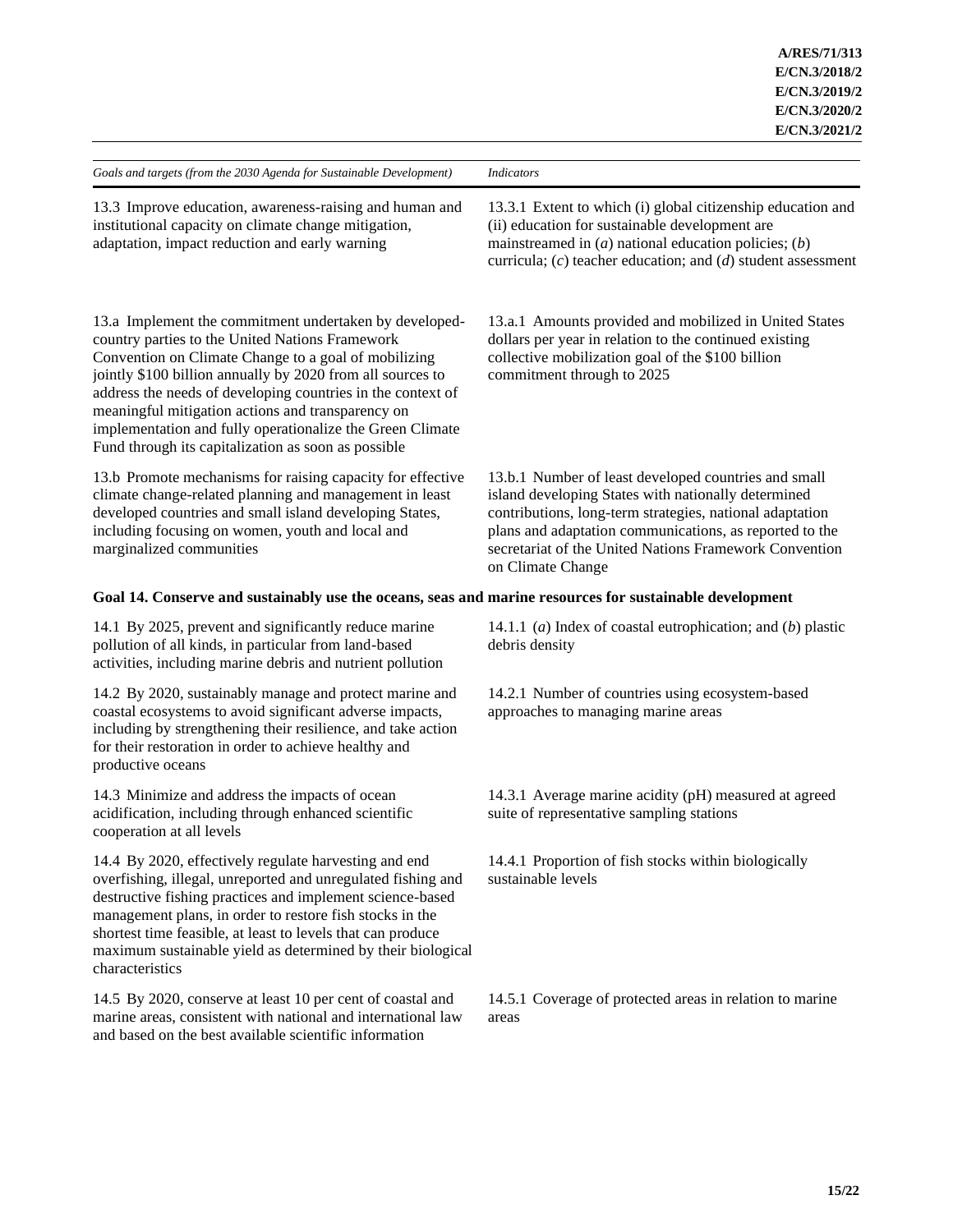14.6 By 2020, prohibit certain forms of fisheries subsidies which contribute to overcapacity and overfishing, eliminate subsidies that contribute to illegal, unreported and unregulated fishing and refrain from introducing new such subsidies, recognizing that appropriate and effective special and differential treatment for developing and least developed countries should be an integral part of the World Trade Organization fisheries subsidies negotiation<sup>4</sup>

14.7 By 2030, increase the economic benefits to small island developing States and least developed countries from the sustainable use of marine resources, including through sustainable management of fisheries, aquaculture and tourism

14.a Increase scientific knowledge, develop research capacity and transfer marine technology, taking into account the Intergovernmental Oceanographic Commission Criteria and Guidelines on the Transfer of Marine Technology, in order to improve ocean health and to enhance the contribution of marine biodiversity to the development of developing countries, in particular small island developing States and least developed countries

14.b Provide access for small-scale artisanal fishers to marine resources and markets

14.c Enhance the conservation and sustainable use of oceans and their resources by implementing international law as reflected in the United Nations Convention on the Law of the Sea, which provides the legal framework for the conservation and sustainable use of oceans and their resources, as recalled in paragraph 158 of "The future we want"

14.6.1 Degree of implementation of international instruments aiming to combat illegal, unreported and unregulated fishing

14.7.1 Sustainable fisheries as a proportion of GDP in small island developing States, least developed countries and all countries

14.a.1 Proportion of total research budget allocated to research in the field of marine technology

14.b.1 Degree of application of a legal/regulatory/ policy/institutional framework which recognizes and protects access rights for small-scale fisheries

14.c.1 Number of countries making progress in ratifying, accepting and implementing through legal, policy and institutional frameworks, ocean-related instruments that implement international law, as reflected in the United Nations Convention on the Law of the Sea, for the conservation and sustainable use of the oceans and their resources

# **Goal 15. Protect, restore and promote sustainable use of terrestrial ecosystems, sustainably manage forests, combat desertification, and halt and reverse land degradation and halt biodiversity loss**

15.1 By 2020, ensure the conservation, restoration and sustainable use of terrestrial and inland freshwater ecosystems and their services, in particular forests, wetlands, mountains and drylands, in line with obligations under international agreements

15.2 By 2020, promote the implementation of sustainable management of all types of forests, halt deforestation, restore degraded forests and substantially increase afforestation and reforestation globally

**\_\_\_\_\_\_\_\_\_\_\_\_\_\_\_**

15.1.1 Forest area as a proportion of total land area 15.1.2 Proportion of important sites for terrestrial and freshwater biodiversity that are covered by protected areas, by ecosystem type

15.2.1 Progress towards sustainable forest management

<sup>4</sup> Taking into account ongoing World Trade Organization negotiations, the Doha Development Agenda and the Hong Kong ministerial mandate.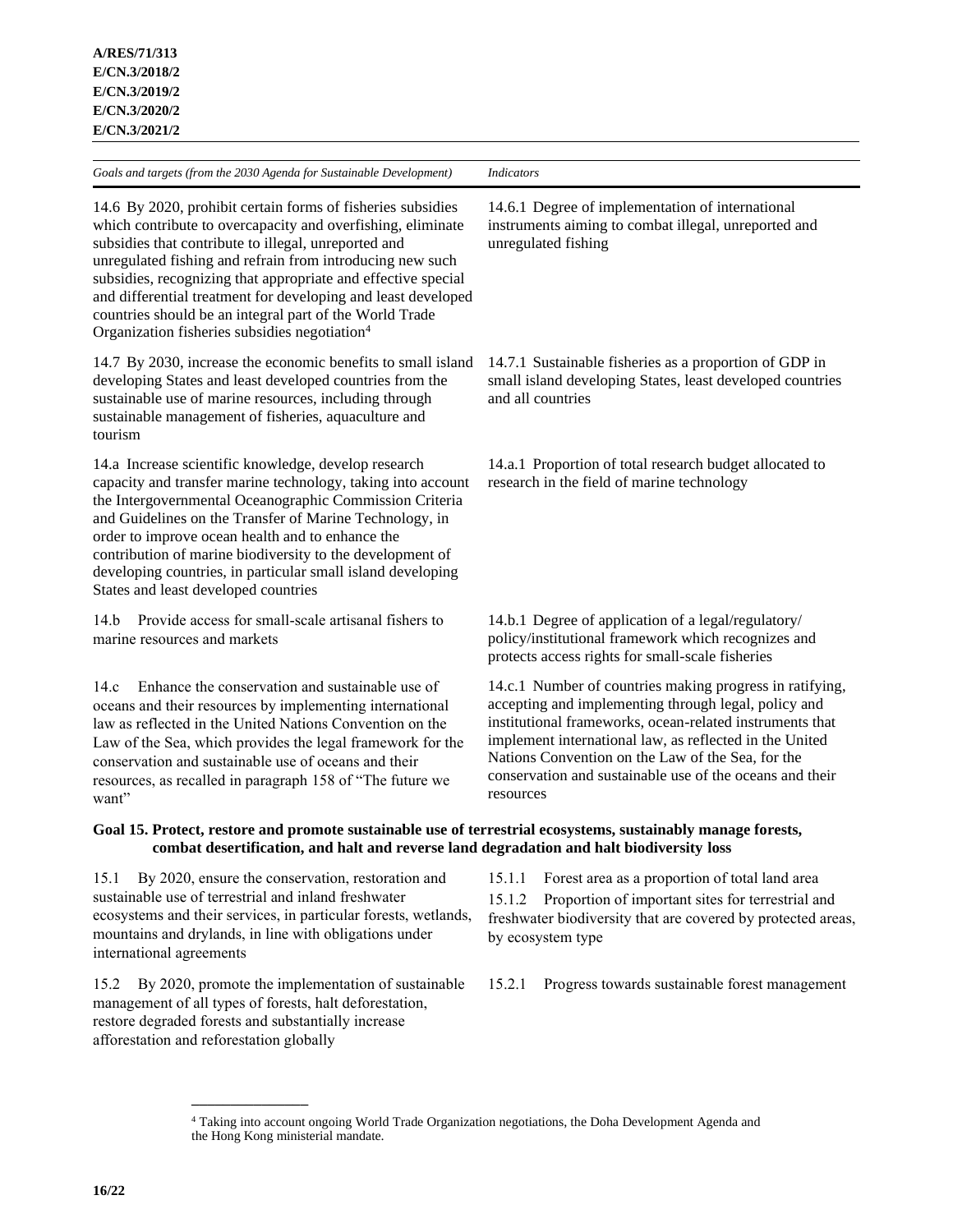15.3 By 2030, combat desertification, restore degraded land and soil, including land affected by desertification, drought and floods, and strive to achieve a land degradationneutral world

15.4 By 2030, ensure the conservation of mountain ecosystems, including their biodiversity, in order to enhance their capacity to provide benefits that are essential for sustainable development

15.5 Take urgent and significant action to reduce the degradation of natural habitats, halt the loss of biodiversity and, by 2020, protect and prevent the extinction of threatened species

15.6 Promote fair and equitable sharing of the benefits arising from the utilization of genetic resources and promote appropriate access to such resources, as internationally agreed

15.7 Take urgent action to end poaching and trafficking of protected species of flora and fauna and address both demand and supply of illegal wildlife products

15.8 By 2020, introduce measures to prevent the introduction and significantly reduce the impact of invasive alien species on land and water ecosystems and control or eradicate the priority species

15.9 By 2020, integrate ecosystem and biodiversity values into national and local planning, development processes, poverty reduction strategies and accounts

15.a Mobilize and significantly increase financial resources from all sources to conserve and sustainably use biodiversity and ecosystems

15.b Mobilize significant resources from all sources and at all levels to finance sustainable forest management and provide adequate incentives to developing countries to advance such management, including for conservation and reforestation

15.3.1 Proportion of land that is degraded over total land area

15.4.1 Coverage by protected areas of important sites for mountain biodiversity

15.4.2 Mountain Green Cover Index

15.5.1 Red List Index

15.6.1 Number of countries that have adopted legislative, administrative and policy frameworks to ensure fair and equitable sharing of benefits

15.7.1 Proportion of traded wildlife that was poached or illicitly trafficked

15.8.1 Proportion of countries adopting relevant national legislation and adequately resourcing the prevention or control of invasive alien species

15.9.1 (*a*) Number of countries that have established national targets in accordance with or similar to Aichi Biodiversity Target 2 of the Strategic Plan for Biodiversity 2011–2020 in their national biodiversity strategy and action plans and the progress reported towards these targets; and (*b*) integration of biodiversity into national accounting and reporting systems, defined as implementation of the System of Environmental-Economic Accounting

15.a.1 (*a*) Official development assistance on conservation and sustainable use of biodiversity; and (*b*) revenue generated and finance mobilized from biodiversity-relevant economic instruments

15.b.1 (*a*) Official development assistance on conservation and sustainable use of biodiversity; and (*b*) revenue generated and finance mobilized from biodiversity-relevant economic instruments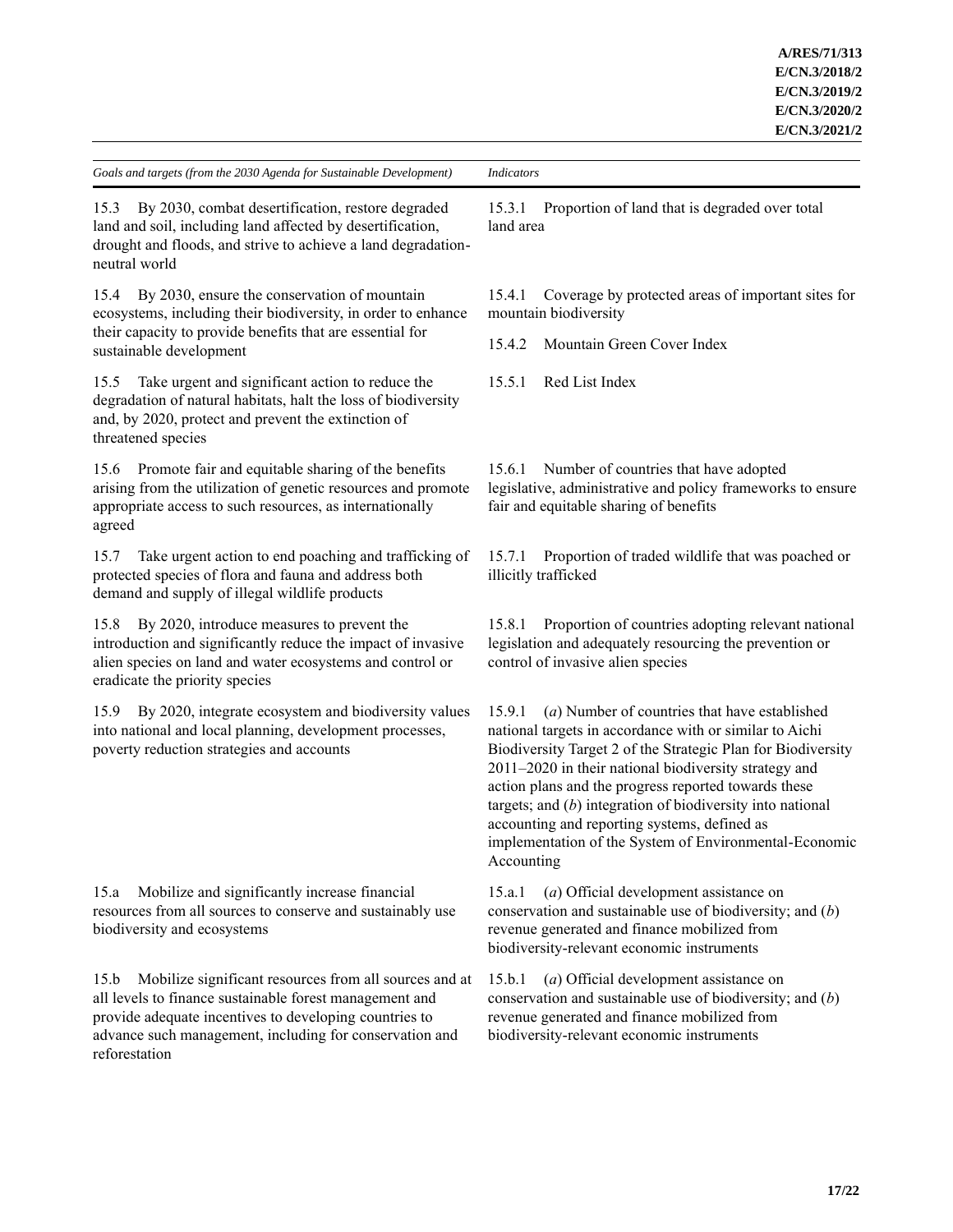15.c Enhance global support for efforts to combat poaching and trafficking of protected species, including by increasing the capacity of local communities to pursue sustainable livelihood opportunities

#### **Goal 16. Promote peaceful and inclusive societies for sustainable development, provide access to justice for all and build effective, accountable and inclusive institutions at all levels**

illicitly trafficked

16.1 Significantly reduce all forms of violence and related death rates everywhere

16.2 End abuse, exploitation, trafficking and all forms of violence against and torture of children

16.3 Promote the rule of law at the national and international levels and ensure equal access to justice for all

16.4 By 2030, significantly reduce illicit financial and arms flows, strengthen the recovery and return of stolen assets and combat all forms of organized crime

16.1.1 Number of victims of intentional homicide per 100,000 population, by sex and age

15.c.1 Proportion of traded wildlife that was poached or

16.1.2 Conflict-related deaths per 100,000 population, by sex, age and cause

16.1.3 Proportion of population subjected to (*a*) physical violence, (*b*) psychological violence and (*c*) sexual violence in the previous 12 months

16.1.4 Proportion of population that feel safe walking alone around the area they live

16.2.1 Proportion of children aged 1–17 years who experienced any physical punishment and/or psychological aggression by caregivers in the past month

16.2.2 Number of victims of human trafficking per 100,000 population, by sex, age and form of exploitation

16.2.3 Proportion of young women and men aged 18–29 years who experienced sexual violence by age 18

16.3.1 Proportion of victims of violence in the previous 12 months who reported their victimization to competent authorities or other officially recognized conflict resolution mechanisms

16.3.2 Unsentenced detainees as a proportion of overall prison population

16.3.3 Proportion of the population who have experienced a dispute in the past two years and who accessed a formal or informal dispute resolution mechanism, by type of mechanism

16.4.1 Total value of inward and outward illicit financial flows (in current United States dollars)

16.4.2 Proportion of seized, found or surrendered arms whose illicit origin or context has been traced or established by a competent authority in line with international instruments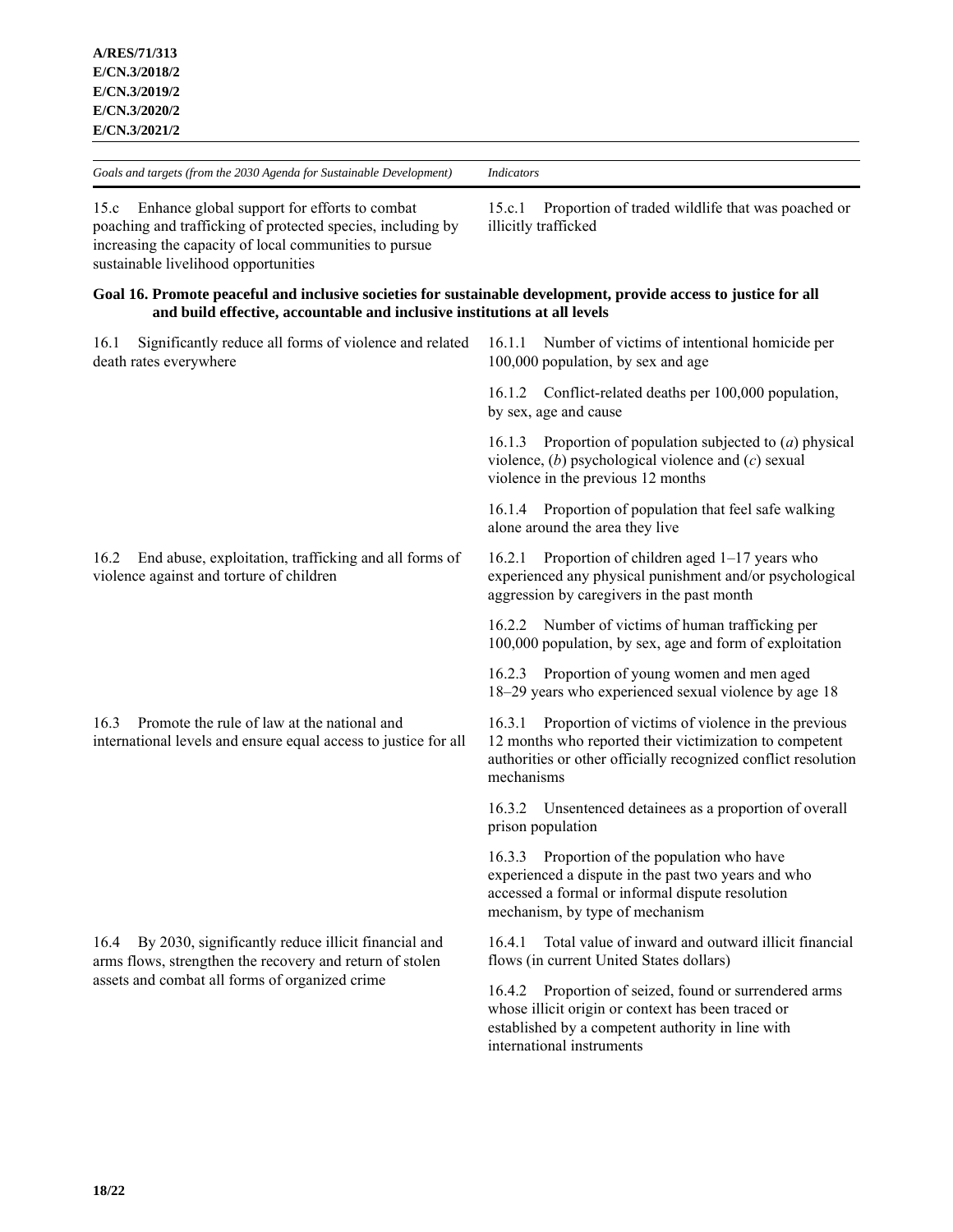| Goals and targets (from the 2030 Agenda for Sustainable Development)                                                                                                                                                                    | <b>Indicators</b>                                                                                                                                                                                                                                                        |  |
|-----------------------------------------------------------------------------------------------------------------------------------------------------------------------------------------------------------------------------------------|--------------------------------------------------------------------------------------------------------------------------------------------------------------------------------------------------------------------------------------------------------------------------|--|
| Substantially reduce corruption and bribery in all<br>16.5<br>their forms                                                                                                                                                               | Proportion of persons who had at least one<br>16.5.1<br>contact with a public official and who paid a bribe to a<br>public official, or were asked for a bribe by those public<br>officials, during the previous 12 months                                               |  |
|                                                                                                                                                                                                                                         | 16.5.2 Proportion of businesses that had at least one<br>contact with a public official and that paid a bribe to a<br>public official, or were asked for a bribe by those public<br>officials during the previous 12 months                                              |  |
| Develop effective, accountable and transparent<br>16.6<br>institutions at all levels                                                                                                                                                    | Primary government expenditures as a proportion<br>16.6.1<br>of original approved budget, by sector (or by budget codes<br>or similar)                                                                                                                                   |  |
|                                                                                                                                                                                                                                         | Proportion of population satisfied with their last<br>16.6.2<br>experience of public services                                                                                                                                                                            |  |
| Ensure responsive, inclusive, participatory and<br>16.7<br>representative decision-making at all levels                                                                                                                                 | Proportions of positions in national and local<br>16.7.1<br>institutions, including $(a)$ the legislatures; $(b)$ the public<br>service; and $(c)$ the judiciary, compared to national<br>distributions, by sex, age, persons with disabilities and<br>population groups |  |
|                                                                                                                                                                                                                                         | 16.7.2 Proportion of population who believe decision-<br>making is inclusive and responsive, by sex, age, disability<br>and population group                                                                                                                             |  |
| 16.8<br>Broaden and strengthen the participation of<br>developing countries in the institutions of global governance                                                                                                                    | 16.8.1 Proportion of members and voting rights of<br>developing countries in international organizations                                                                                                                                                                 |  |
| 16.9<br>By 2030, provide legal identity for all, including birth<br>registration                                                                                                                                                        | Proportion of children under 5 years of age whose<br>16.9.1<br>births have been registered with a civil authority, by age                                                                                                                                                |  |
| 16.10 Ensure public access to information and protect<br>fundamental freedoms, in accordance with national<br>legislation and international agreements                                                                                  | 16.10.1 Number of verified cases of killing, kidnapping,<br>enforced disappearance, arbitrary detention and torture of<br>journalists, associated media personnel, trade unionists and<br>human rights advocates in the previous 12 months                               |  |
|                                                                                                                                                                                                                                         | 16.10.2 Number of countries that adopt and implement<br>constitutional, statutory and/or policy guarantees for public<br>access to information                                                                                                                           |  |
| 16.a<br>Strengthen relevant national institutions, including<br>through international cooperation, for building capacity at all<br>levels, in particular in developing countries, to prevent<br>violence and combat terrorism and crime | Existence of independent national human rights<br>16.a.1<br>institutions in compliance with the Paris Principles                                                                                                                                                         |  |
| 16.b<br>Promote and enforce non-discriminatory laws and<br>policies for sustainable development                                                                                                                                         | Proportion of population reporting having<br>16.b.1<br>personally felt discriminated against or harassed in the<br>previous 12 months on the basis of a ground of<br>discrimination prohibited under international human<br>rights law                                   |  |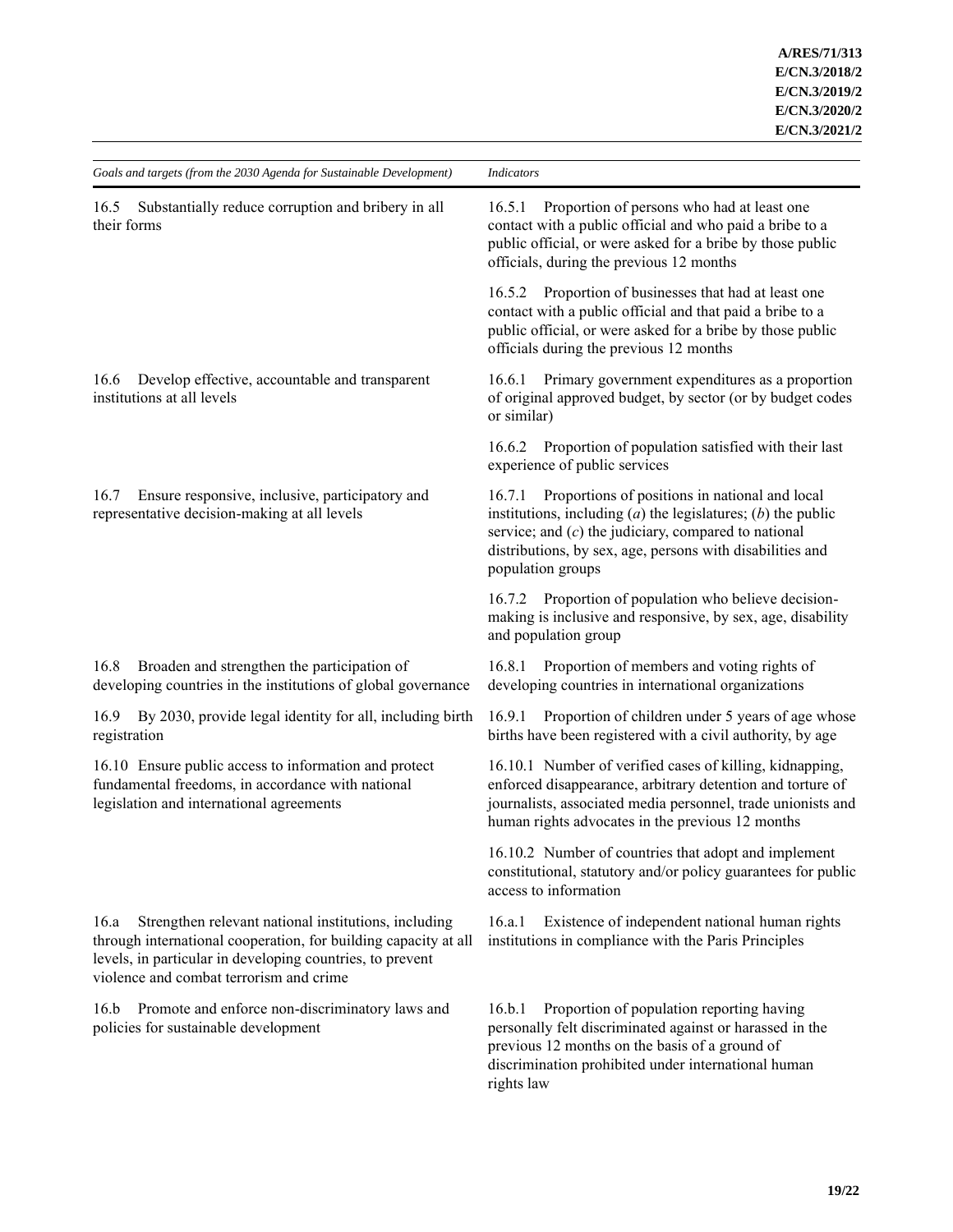## **Goal 17. Strengthen the means of implementation and revitalize the Global Partnership for Sustainable Development**

# **Finance**

17.1 Strengthen domestic resource mobilization, including through international support to developing countries, to improve domestic capacity for tax and other revenue collection

17.2 Developed countries to implement fully their official development assistance commitments, including the commitment by many developed countries to achieve the target of 0.7 per cent of gross national income for official development assistance (ODA/GNI) to developing countries and 0.15 to 0.20 per cent of ODA/GNI to least developed countries; ODA providers are encouraged to consider setting a target to provide at least 0.20 per cent of ODA/GNI to least developed countries

17.3 Mobilize additional financial resources for developing countries from multiple sources

17.4 Assist developing countries in attaining long-term debt sustainability through coordinated policies aimed at fostering debt financing, debt relief and debt restructuring, as appropriate, and address the external debt of highly indebted poor countries to reduce debt distress

17.5 Adopt and implement investment promotion regimes for least developed countries

### **Technology**

17.6 Enhance North-South, South-South and triangular regional and international cooperation on and access to science, technology and innovation and enhance knowledgesharing on mutually agreed terms, including through improved coordination among existing mechanisms, in particular at the United Nations level, and through a global technology facilitation mechanism

**\_\_\_\_\_\_\_\_\_\_\_\_\_\_\_**

17.1.1 Total government revenue as a proportion of GDP, by source

17.1.2 Proportion of domestic budget funded by domestic taxes

17.2.1 Net official development assistance, total and to least developed countries, as a proportion of the Organization for Economic Cooperation and Development (OECD) Development Assistance Committee donors' gross national income (GNI)

17.3.1 Foreign direct investment, official development assistance and South-South cooperation as a proportion of gross national income

17.3.2 Volume of remittances (in United States dollars) as a proportion of total GDP

17.4.1 Debt service as a proportion of exports of goods and services

17.5.1 Number of countries that adopt and implement investment promotion regimes for developing countries, including the least developed countries

17.6.1 Fixed Internet broadband subscriptions per 100 inhabitants, by speed<sup>5</sup>

<sup>5</sup> The current indicator 17.6.1 was previously listed as 17.6.2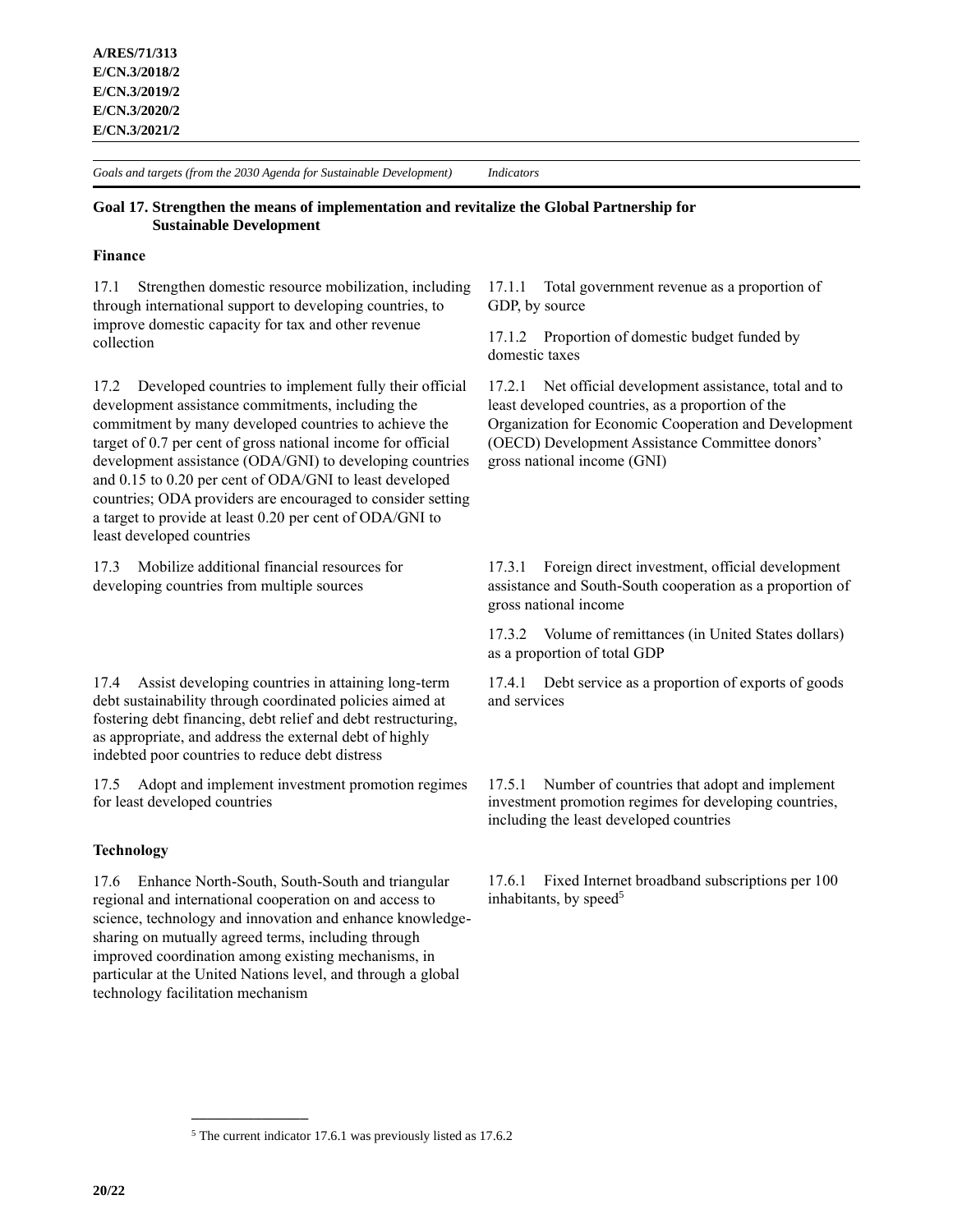17.7 Promote the development, transfer, dissemination and diffusion of environmentally sound technologies to developing countries on favourable terms, including on concessional and preferential terms, as mutually agreed

17.8 Fully operationalize the technology bank and science, technology and innovation capacity-building mechanism for least developed countries by 2017 and enhance the use of enabling technology, in particular information and communications technology

# **Capacity-building**

17.9 Enhance international support for implementing effective and targeted capacity-building in developing countries to support national plans to implement all the Sustainable Development Goals, including through North-South, South-South and triangular cooperation

# **Trade**

17.10 Promote a universal, rules-based, open, non-discriminatory and equitable multilateral trading system under the World Trade Organization, including through the conclusion of negotiations under its Doha Development Agenda

17.11 Significantly increase the exports of developing countries, in particular with a view to doubling the least developed countries' share of global exports by 2020

17.12 Realize timely implementation of duty-free and quota-free market access on a lasting basis for all least developed countries, consistent with World Trade Organization decisions, including by ensuring that preferential rules of origin applicable to imports from least developed countries are transparent and simple, and contribute to facilitating market access

# **Systemic issues**

# *Policy and institutional coherence*

17.13 Enhance global macroeconomic stability, including through policy coordination and policy coherence

17.14 Enhance policy coherence for sustainable development

17.15 Respect each country's policy space and leadership to establish and implement policies for poverty eradication and sustainable development

# *Multi-stakeholder partnerships*

17.7.1 Total amount of funding for developing countries to promote the development, transfer, dissemination and diffusion of environmentally sound technologies

17.8.1 Proportion of individuals using the Internet

17.9.1 Dollar value of financial and technical assistance (including through North-South, South-South and triangular cooperation) committed to developing countries

17.10.1 Worldwide weighted tariff-average

17.11.1 Developing countries' and least developed countries' share of global exports

17.12.1 Weighted average tariffs faced by developing countries, least developed countries and small island developing States

17.13.1 Macroeconomic Dashboard

17.14.1 Number of countries with mechanisms in place to enhance policy coherence of sustainable development

17.15.1 Extent of use of country-owned results frameworks and planning tools by providers of development cooperation